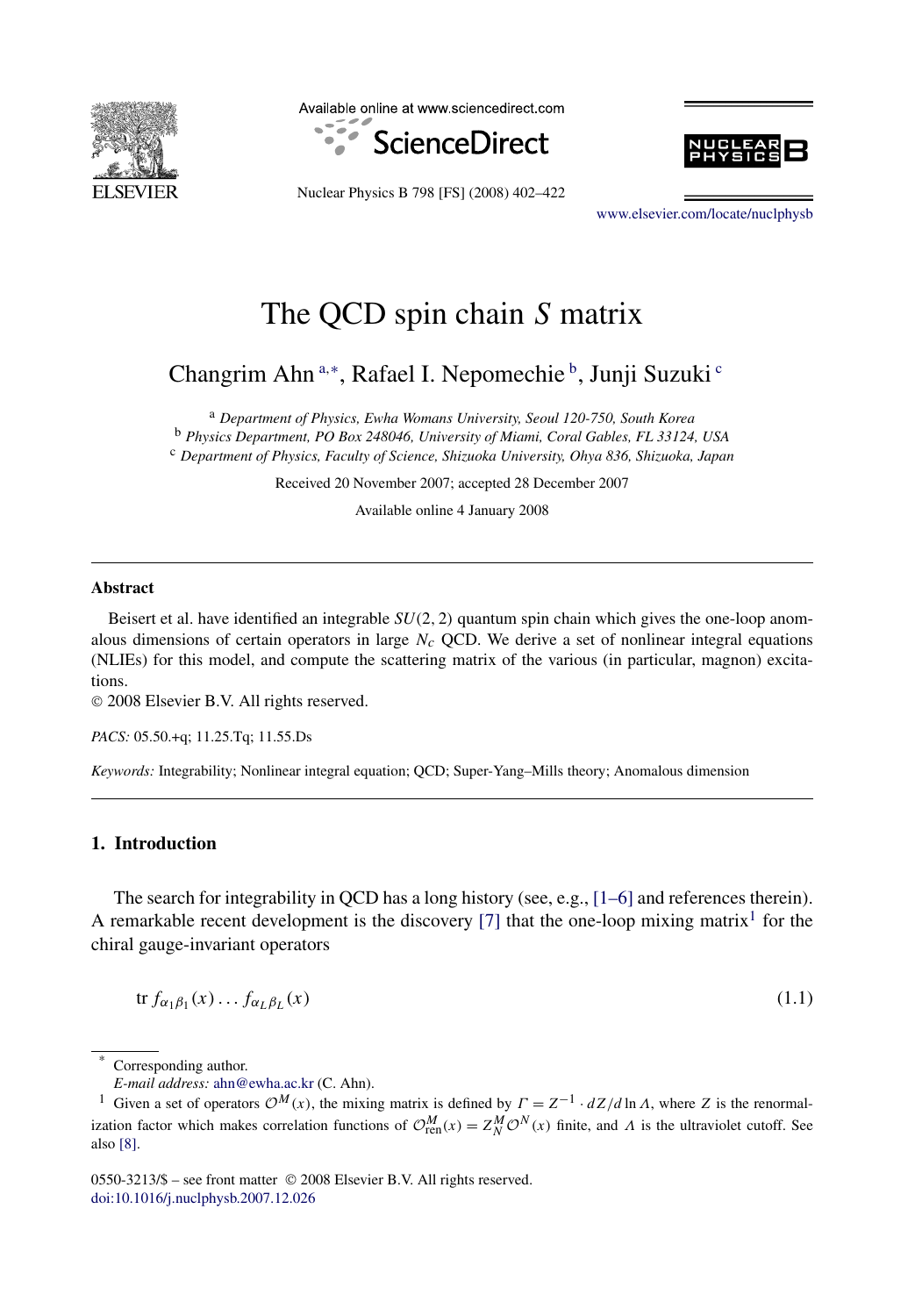<span id="page-1-0"></span>in the limit  $N_c \to \infty$  is given by the integrable spin-1 antiferromagnetic XXX Hamiltonian [\[9,10\],](#page-18-0)

$$
\Gamma = \frac{\alpha_s N_c}{2\pi} \sum_{l=1}^{L} \left[ \frac{7}{6} + \frac{1}{2} \vec{S}_l \cdot \vec{S}_{l+1} - \frac{1}{2} (\vec{S}_l \cdot \vec{S}_{l+1})^2 \right].
$$
\n(1.2)

Here  $f_{\alpha\beta}$  are the selfdual components of the Yang–Mills field strength  $F_{\mu\nu} = \partial_\mu A_\nu - \partial_\nu A_\mu$  $i g_{YM}[A_\mu, A_\nu]$  (where the gauge fields  $A_\mu(x)$  are  $N_c \times N_c$  Hermitian matrices), which together with the anti-selfdual components  $\bar{f}_{\dot{\alpha}\dot{\beta}}$  are defined by

$$
F_{\mu\nu} = \sigma^{\alpha\beta}_{\mu\nu} f_{\alpha\beta} + \bar{\sigma}^{\dot{\alpha}\dot{\beta}}_{\mu\nu} \bar{f}_{\dot{\alpha}\dot{\beta}},\tag{1.3}
$$

where  $\sigma_{\mu\nu} = i\sigma_2(\sigma_{\mu}\bar{\sigma}_{\nu} - \sigma_{\nu}\bar{\sigma}_{\mu})/4$ ,  $\bar{\sigma}_{\mu\nu} = -i(\bar{\sigma}_{\mu}\sigma_{\nu} - \bar{\sigma}_{\nu}\sigma_{\mu})\sigma_2/4$  and  $\sigma_{\mu} = (1, \vec{\sigma}), \bar{\sigma}_{\mu} = (1, -\vec{\sigma}).$ Moreover,  $\alpha_s = g_{YM}^2/4\pi$ ,  $\alpha_s N_c$  is the 't Hooft coupling [\[1\]](#page-18-0) which is assumed to be small, and  $\vec{S}$ are spin-1 generators of  $SU(2)$ . Indeed, since  $f_{\alpha\beta}$  has three independent components

$$
f_{+} = f_{11},
$$
  $f_{0} = \frac{1}{\sqrt{2}}(f_{12} + f_{21}),$   $f_{-} = f_{22},$  (1.4)

the operators [\(1.1\)](#page-0-0) can be identified with the Hilbert space of a periodic spin-1 quantum spin chain of length *L*. The eigenvectors and eigenvalues of *Γ* , i.e., the linear combinations of the operators [\(1.1\)](#page-0-0) which are multiplicatively renormalizable and their anomalous dimensions, respectively, can therefore be obtained using the Bethe ansatz [\[11,12\].](#page-19-0) In particular, the anomalous dimensions are given by

$$
\gamma = \frac{\alpha_s N_c}{2\pi} \left( \frac{7L}{6} - \sum_{j=1}^{M_l} \frac{2}{l_j^2 + 1} \right),\tag{1.5}
$$

where  $\{l_1, \ldots, l_M\}$  are roots of the Bethe ansatz equations  $(BAEs)^2$ 

$$
\left(\frac{l_j+i}{l_j-i}\right)^L = \prod_{\substack{k=1\\k\neq j}}^{M_l} \frac{l_j-l_k+i}{l_j-l_k-i}.
$$
\n(1.6)

This result was generalized in [\[13\]](#page-19-0) to gauge-invariant operators with derivatives

$$
\operatorname{tr}(D^{m_1}f)\dots(D^{m_L}f),\tag{1.7}
$$

where

$$
D^{m} f = D_{\alpha_1 \dot{\alpha}_1} \cdots D_{\alpha_m \dot{\alpha}_m} f_{\beta \gamma} + \text{symmetrized}
$$
 (1.8)

(complete symmetrization in the undotted and dotted indices, respectively), and  $D_\mu = \sigma_\mu^{\alpha\dot{\alpha}} D_{\alpha\dot{\alpha}}$  is the usual Yang–Mills covariant derivative. Namely, the one-loop mixing matrix for the operators  $(1.7)$  is given by an integrable  $SO(4, 2) = SU(2, 2)$  (non-compact!) quantum spin chain Hamiltonian with spins in the representation with Dynkin labels [2*,*−3*,* 0]. The anomalous dimensions are given by

$$
\gamma = \frac{\alpha_s N_c}{2\pi} \left( \frac{7L}{6} - \sum_{j=1}^{M_l} \frac{2}{l_j^2 + 1} + \sum_{j=1}^{M_u} \frac{3}{u_j^2 + 9/4} \right),\tag{1.9}
$$

<sup>2</sup> There is an additional (zero-momentum) equation due to the cyclicity of the trace in the operators.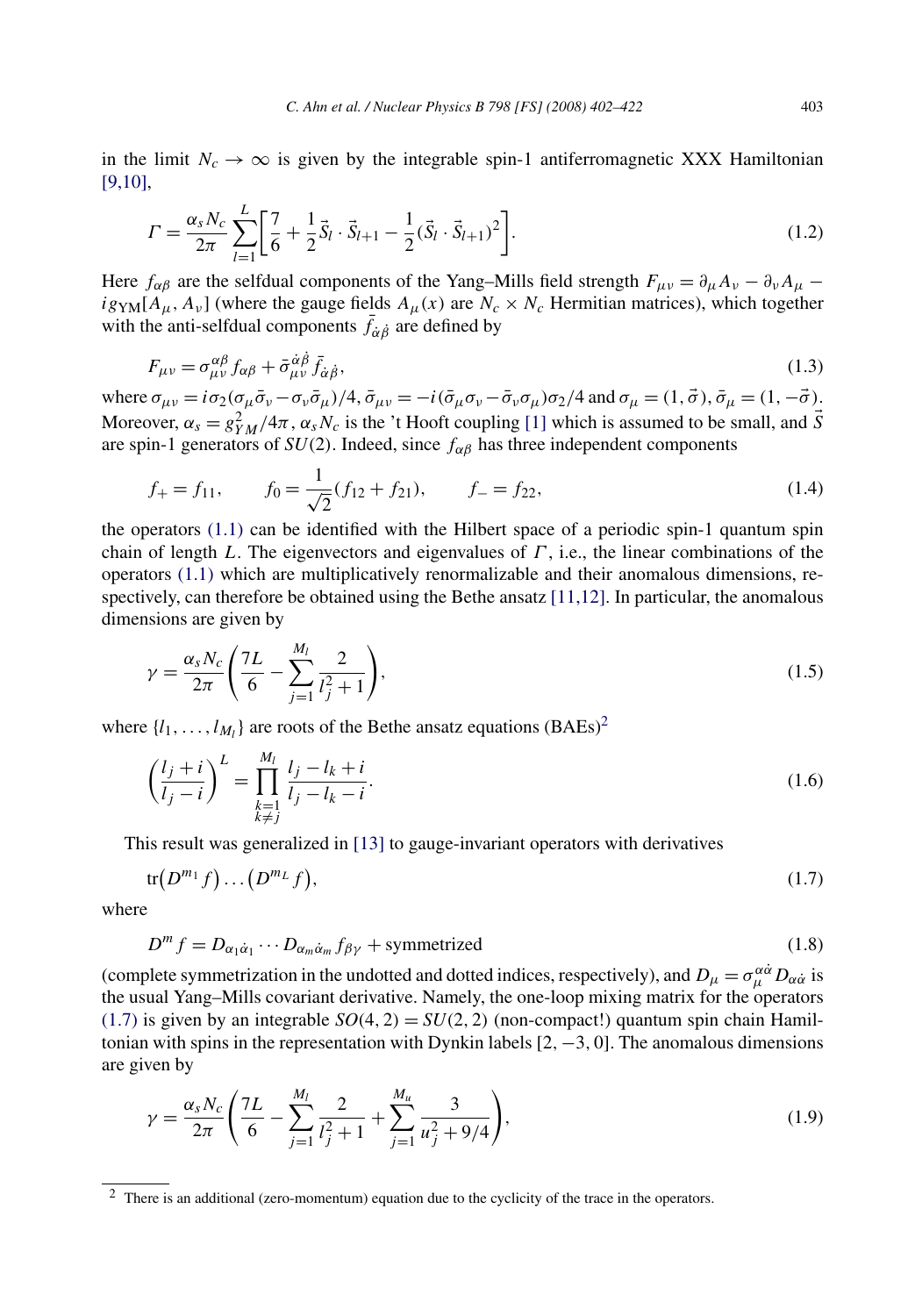<span id="page-2-0"></span>where the BAEs are now given by<sup>2</sup>

$$
\left(\frac{l_j+i}{l_j-i}\right)^L = \prod_{\substack{k=1\\k\neq j}}^{M_l} \frac{l_j-l_k+i}{l_j-l_k-i} \prod_{k=1}^{M_u} \frac{l_j-u_k-i/2}{l_j-u_k+i/2},
$$
\n
$$
\left(\frac{u_j-3i/2}{u_j+3i/2}\right)^L = \prod_{\substack{k=1\\k\neq j}}^{M_u} \frac{u_j-u_k+i}{u_j-u_k-i} \prod_{k=1}^{M_l} \frac{u_j-l_k-i/2}{u_j-l_k+i/2} \prod_{k=1}^{M_r} \frac{u_j-r_k-i/2}{u_j-r_k+i/2},
$$
\n
$$
1 = \prod_{\substack{k=1\\k\neq j}}^{M_r} \frac{r_j-r_k+i}{r_j-r_k-i} \prod_{k=1}^{M_u} \frac{r_j-u_k-i/2}{r_j-u_k+i/2}.
$$
\n(1.10)

As noted by Beisert et al., a *u*-root corresponds to adding a covariant derivative  $D_{11}$ ; and an *l*-root and an *r*-root flip a left-Lorentz-spin  $1 \rightarrow 2$  and a right-spin  $1 \rightarrow 2$ , respectively. The scaling dimensions and  $SU(2)_L \times SU(2)_R$  quantum numbers are given by

$$
D = 2L + M_u, \t S_1 = L + \frac{1}{2}M_u - M_l, \t S_2 = \frac{1}{2}M_u - M_r,
$$
\t(1.11)

respectively.

As noted in [\[13\],](#page-19-0) the BAEs (1.10) can be obtained from those of the "beast" form of  $\mathcal{N} = 4$ SYM [\[14\]](#page-19-0) by truncating the supergroup  $SU(2, 2|4)$  down to the Bosonic subgroup  $SU(2, 2)$ .<sup>3</sup> Much attention has been focused on the *S* matrix of  $\mathcal{N} = 4$  SYM and of the corresponding string theory (see, e.g.,  $[16]$ ).

For the pure spin-1 problem [\(1.5\), \(1.6\),](#page-1-0) the ground state for large *L* is described by a "sea" of approximate "2-strings" of *l*-roots [\[11,12\]](#page-19-0) (in contrast to the case of the spin-1*/*2 antiferromagnetic XXX chain, for which the ground state is described by a sea of *real* roots). The excitations consist of "spinons" (roughly speaking, "holes" in the sea) which carry RSOS [\[17\]](#page-19-0) quantum numbers. The spinon–spinon *S* matrix was found by indirect methods in [\[18,19\],](#page-19-0) correcting the result obtained in [\[11\]](#page-19-0) using the string hypothesis. A nonlinear integral equation (NLIE) [\[20,21\]](#page-19-0) has been obtained for this model [\[22–24\],](#page-20-0) which does not rely on the string hypothesis and provides a more direct way to compute the *S* matrix [\[25\].](#page-20-0) The NLIE of the  $SU(2)$  sector of  $\mathcal{N} = 4$ SYM has been studied in [\[26\].](#page-20-0)

For the general case [\(1.9\), \(1.10\),](#page-1-0) the ground state is still a sea of approximate 2-strings of *l*-roots, since the *u*-roots contribute positively to the energy (and the *r*-roots do not contribute at all). Hence, there are again spinon excitations corresponding to holes in the sea. However, there are now also "magnon" excitations, corresponding to *u*-roots [\[13\].](#page-19-0)

Our main objective here is to further investigate these magnon excitations, and in particular, to compute the magnon–magnon *S* matrix. Owing to the nontrivial nature of the ground state, this *S* matrix (like the spinon–spinon *S* matrix) must be computed with care: using the string hypothesis as in [\[11\]](#page-19-0) gives an incorrect result. To this end, we first derive in Section [2](#page-3-0) a set of NLIEs for the model. Although we do not invoke the string hypothesis, we do make a certain analyticity assumption in order to describe the *u*-roots. For simplicity, we restrict to real *u*-roots, and we do not consider *r*-roots. We then use these NLIEs to determine the energy and momentum

 $\frac{3}{3}$  For some early references on integrable  $gl(n|m)$  spin chains, see, e.g., [\[15\].](#page-19-0)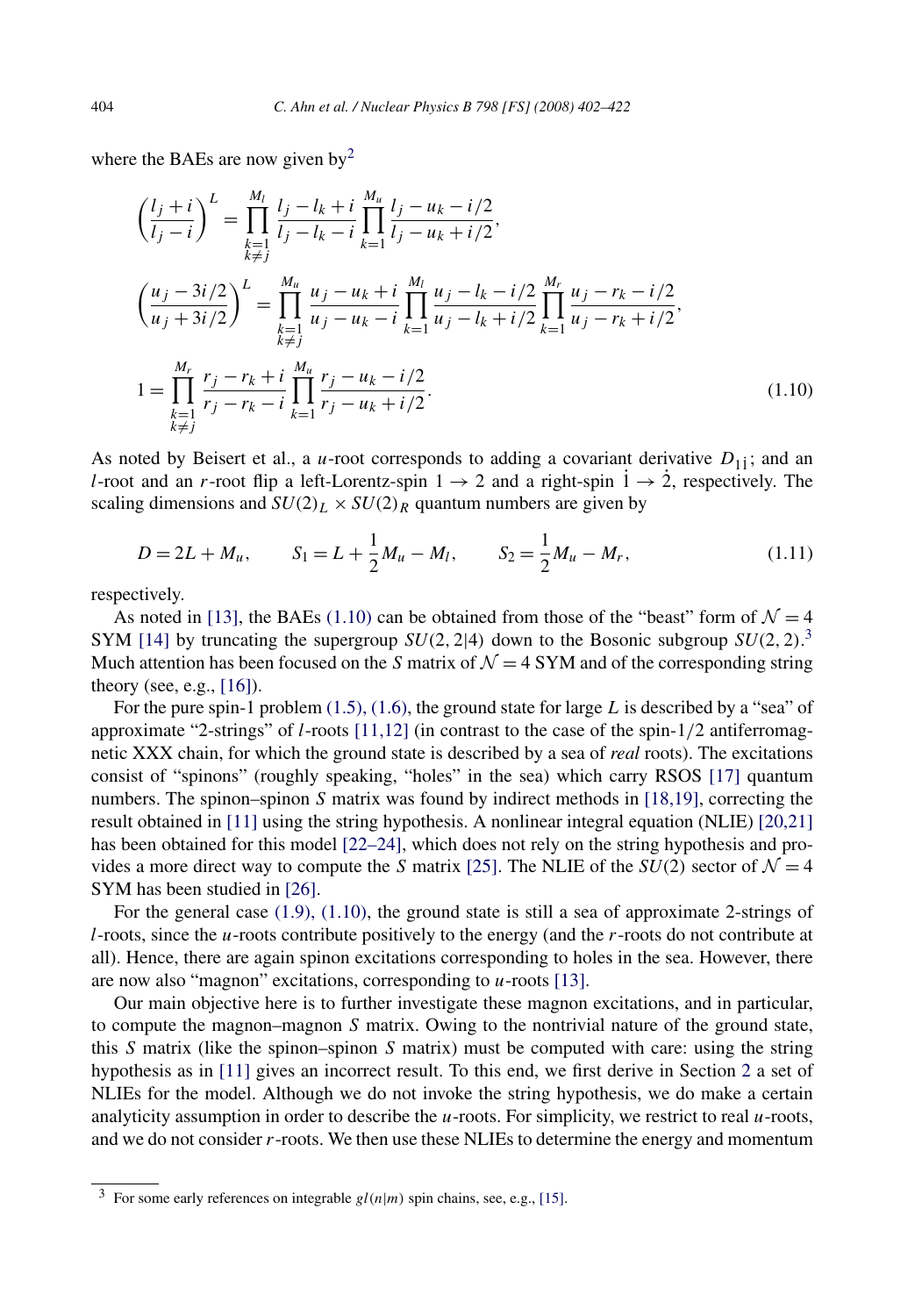<span id="page-3-0"></span>of the excitations (Section [3\)](#page-12-0), and their *S* matrices (Section [4\)](#page-14-0). We end in Section [5](#page-17-0) with a brief discussion of our results.

### **2. Nonlinear integral equations**

We restrict our attention to the case without *r*-roots ( $M_r = 0$ ), for which the BAEs [\(1.10\)](#page-2-0) reduce to

$$
\left(\frac{l_j+i}{l_j-i}\right)^L = \prod_{\substack{k=1\\k\neq j}}^{M_l} \frac{l_j-l_k+i}{l_j-l_k-i} \prod_{k=1}^{M_u} \frac{l_j-u_k-i/2}{l_j-u_k+i/2},\tag{2.1}
$$

$$
\left(\frac{u_j - 3i/2}{u_j + 3i/2}\right)^L = \prod_{\substack{k=1 \ k \neq j}}^{M_u} \frac{u_j - u_k + i}{u_j - u_k - i} \prod_{k=1}^{M_l} \frac{u_j - l_k - i/2}{u_j - l_k + i/2}.
$$
\n(2.2)

We now proceed in turn to recast these two sets of BAEs in the form of NLIEs.

# *2.1. The first set of BAEs (2.1) and an auxiliary inhomogeneous mixed spin chain*

An important hint on how to analyze the first set of BAEs (2.1) comes from rewriting it in the obviously equivalent form

$$
\left(\frac{l_j+i}{l_j-i}\right)^L \prod_{k=1}^{M_u} \frac{l_j - u_k + i/2}{l_j - u_k - i/2} = \prod_{\substack{k=1 \ k \neq j}}^{M_l} \frac{l_j - l_k + i}{l_j - l_k - i}.
$$
\n(2.3)

We recognize these as the BAEs for an inhomogeneous "mixed" spin chain which has two types of spins: spin-1 and spin-1/2, with *L* of the former and  $M_u$  of the latter. (See, e.g., [\[27\].](#page-20-0)) Moreover, the latter have associated "inhomogeneities"  $i u_k$ ,  $k = 1, ..., M_u$ .

We therefore consider an auxiliary integrable inhomogeneous mixed quantum spin chain, where the number of spin-1 and spin-1/2 "quantum" spaces are given respectively by *L* and  $M_u$ ; and with spectral parameter inhomogeneities  $i\mu_k$  only for the spin- $1/2$  spins. This chain has two relevant transfer matrices  $T_1(x)$ ,  $T_2(x)$ , corresponding to "auxiliary" spaces which are spin-1/2 (2-dimensional) and spin-1 (3-dimensional), respectively.

We find by standard methods that the eigenvalues of these transfer matrices (which we denote by the same notation) are given  $by<sup>4</sup>$ 

$$
T_1(x) = \psi(x - i/2)\phi(x - i)\frac{Q(x + i)}{Q(x)} + \psi(x + i/2)\phi(x + i)\frac{Q(x - i)}{Q(x)},
$$
\n
$$
T_2(x) = \psi(x)\psi(x - i)\phi(x - i/2)\phi(x - 3i/2)\frac{Q(x + 3i/2)}{Q(x - i/2)}
$$
\n
$$
+ \psi(x)^2\phi(x - i/2)\phi(x + i/2)\frac{Q(x + 3i/2)Q(x - 3i/2)}{Q(x + i/2)Q(x - i/2)}
$$
\n
$$
+ \psi(x)\psi(x + i)\phi(x + i/2)\phi(x + 3i/2)\frac{Q(x - 3i/2)}{Q(x + i/2)}
$$
\n
$$
:= \lambda_1(x) + \lambda_2(x) + \lambda_3(x),
$$
\n(2.5)

<sup>&</sup>lt;sup>4</sup> Note that in place of the standard spectral parameter *u*, we introduce  $u = ix$ .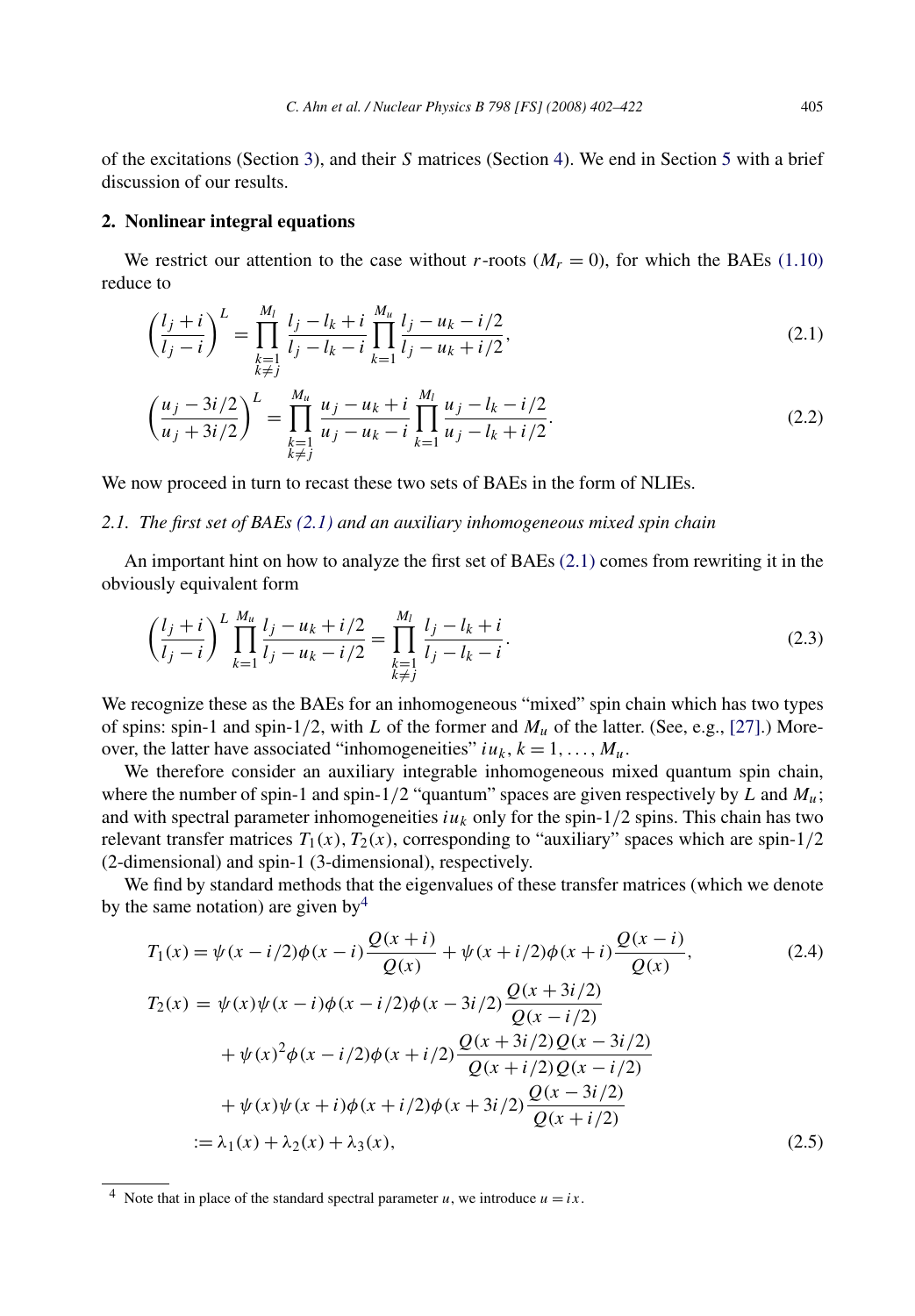where

$$
\phi(x) = x^L, \qquad \psi(x) = \prod_{j=1}^{M_u} (x - u_j), \qquad Q(x) = \prod_{j=1}^{M_l} (x - l_j). \tag{2.6}
$$

Indeed, the BAEs obtained by demanding that  $T_1(x)$  be analytic at  $x = l_i$  (zeros of  $Q(x)$ ) coincide with [\(2.1\).](#page-3-0)

Evidently  $T_2(x)$  has the common factor  $\psi(x)$ , which has "trivial" zeros. We therefore introduce the renormalized  $T_2$ ,

$$
T_2(x) = \psi(x) T_2^{(r)}(x).
$$

We note that

$$
S_1 = S_1^z = L + \frac{M_u}{2} - M_l,
$$
\n(2.7)

and we recall that the "energy" is given by [\(1.9\).](#page-1-0)

# *2.1.1. Physical degrees of freedom*

For simplicity, we restrict  $u_k$  to be real, and  $M_u = 1, 2$ . For now, we also assume that  $u_k$ are given by hand, with (in the case  $M_u = 2$ )  $u_1 = -u_2$ . We shall discuss how they should be determined later in Section [2.2.](#page-9-0)

Numerical studies for small values of *L* suggest that:

- For  $M_u = 1$ , the lowest energy state in the  $S_1^z = 1/2$  sector is characterized by a single zero  $(\vartheta_{\alpha})$  of  $T_1(x)$ , and a single zero  $(\theta_h)$  of  $T_2^{(r)}(x)$ . Both of these zeros lie on the real axis.
- For  $M_u = 2$ , the lowest energy state is in the  $S_1^z = 0$  sector. In the "physical strip" (-1/2  $\leq$  $\mathfrak{Im} \ x \leq 1/2$ ,  $T_1(x)$  and  $T_2^{(r)}(x)$  are free from zeros.
- For  $M_u = 2$ , the second-lowest energy state is in the  $S_1^z = 1$  sector. It is characterized by two zeros ( $\vartheta_{\alpha}$ ) of  $T_1(x)$  and two zeros ( $\theta_h$ ) of  $T_2^{(r)}(x)$ . These zeros lie on the real axis.

These observations suggest that three sets of real parameters are needed to describe the physical degrees of freedom:  $u_j$ ,  $\vartheta_\alpha$ ,  $\theta_h$ . The first and third parameters correspond to magnon and spinon rapidities, respectively. The second parameter, which seems to correspond to excitation of the RSOS degree of freedom, is not discussed in [\[13\].](#page-19-0)

#### *2.1.2. The auxiliary functions and algebraic relations among them*

As in previous studies [\[22,24\],](#page-20-0) we introduce a pair of auxiliary functions

$$
\mathfrak{b}_1(x) := \frac{\lambda_1(x) + \lambda_2(x)}{\lambda_3(x)} \quad \mathfrak{Im}\,x \geqslant 0, \qquad \bar{\mathfrak{b}}_1(x) := \frac{\lambda_2(x) + \lambda_3(x)}{\lambda_1(x)} \quad \mathfrak{Im}\,x \leqslant 0,\tag{2.8}
$$

where  $\lambda_i(x)$  are defined in [\(2.5\).](#page-3-0) They are free from zeros and poles near the real axis. This will be apparent from the following representations,

$$
\begin{aligned}\n\mathfrak{b}_1(x) &= \frac{\phi_{-1/2}}{\psi_1 \phi_{3/2} \phi_{1/2}} \frac{Q(x+3i/2)}{Q(x-3i/2)} T_1(x-i/2), \\
\bar{\mathfrak{b}}_1(x) &= \frac{\phi_{1/2}}{\psi_{-1} \phi_{-3/2} \phi_{-1/2}} \frac{Q(x-3i/2)}{Q(x+3i/2)} T_1(x+i/2).\n\end{aligned} \tag{2.9}
$$

<span id="page-4-0"></span>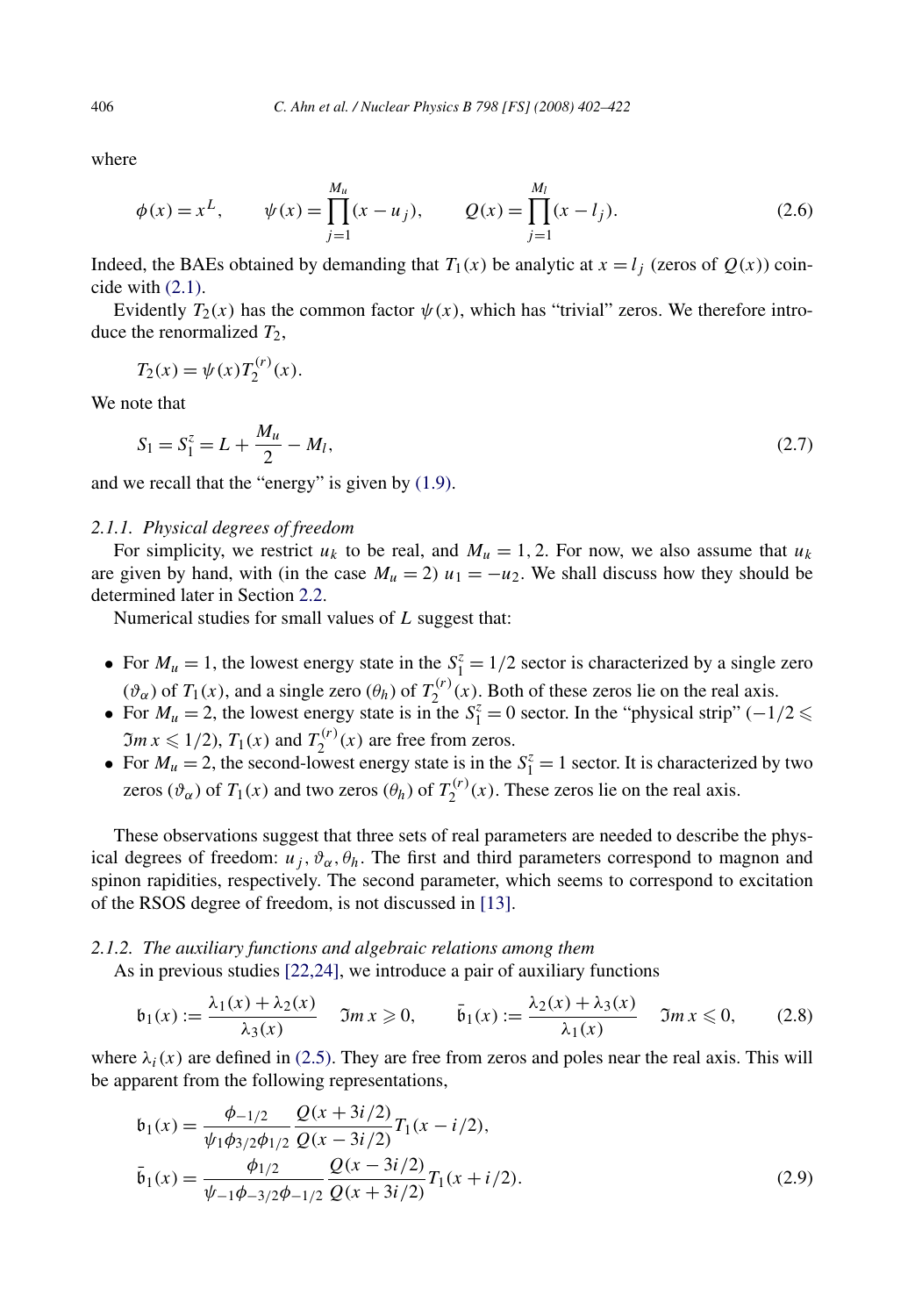<span id="page-5-0"></span>We have introduced here the abbreviated notation  $\phi_a := \phi(x + ia)$ , and similarly for  $\psi$ , which we shall use throughout this part of the paper.

At this stage, there seems to be no reason why the two auxiliary functions should be introduced in the corresponding half planes. This will become clear at a later stage.

The upper-case functions are also introduced:  $\mathfrak{B}_1(x) = 1 + \mathfrak{b}_1(x)$ ,  $\mathfrak{B}_1(x) = 1 + \mathfrak{b}_1(x)$ , and the following relations are also useful:

$$
T_2^{(r)}(x) = \psi_1 \phi_{1/2} \phi_{3/2} \frac{Q(x - 3i/2)}{Q(x + i/2)} \mathfrak{B}_1(x)
$$
\n(2.10)

$$
= \psi_{-1}\phi_{-1/2}\phi_{-3/2}\frac{Q(x+3i/2)}{Q(x-i/2)}\bar{\mathfrak{B}}_1(x). \tag{2.11}
$$

Apparently  $\mathfrak{B}_1(x)$  vanishes at  $x = \theta_h$ , but it remains nonzero at  $x = u_i$ .

We now define the most important functions,

$$
\mathfrak{b}(x) = \mathfrak{b}_1(x + i\epsilon), \qquad \mathfrak{B}(x) = \mathfrak{B}_1(x + i\epsilon), \quad \mathfrak{Im}\,x \geq 0,
$$
\n
$$
(2.12)
$$

$$
\bar{\mathfrak{b}}(x) = \bar{\mathfrak{b}}_1(x - i\epsilon), \qquad \bar{\mathfrak{B}}(x) = \bar{\mathfrak{B}}_1(x - i\epsilon), \quad \Im m \, x \leq 0. \tag{2.13}
$$

Here  $\epsilon$  denotes a positive quantity which is slightly larger than the deviation of the 2-strings from their "perfect" positions. Therefore  $\mathfrak{B}$  would possess zeros (due to the factor  $Q(x + i/2)$ in (2.10)) slightly below the real axis if it were defined in the whole complex plane. The function B is, however, defined only in the upper half plane (including the real axis).

Another auxiliary function originates from the so-called fusion formula that relates the two transfer matrices,

$$
T_1(x - i/2)T_1(x + i/2) = \psi_1 \psi_{-1} \phi_{3/2} \phi_{-3/2} + \psi_0 T_2^{(r)}(x),
$$
\n(2.14)

which can be verified using [\(2.4\) and \(2.5\).](#page-3-0) For later convenience, we renormalize  $T_1(x)$  =  $\prod_{\alpha=1}^{N_{\theta}} \tanh \frac{\pi}{2}(x - \vartheta_{\alpha}) T_1^{(r)}(x)$ , and rewrite the above in the form

$$
T_1^{(r)}(x - i/2)T_1^{(r)}(x + i/2) = \psi_1 \psi_{-1} \phi_{3/2} \phi_{-3/2} + \psi_0 T_2^{(r)}(x)
$$
  
=  $\psi_1 \psi_{-1} \phi_{3/2} \phi_{-3/2} Y(x)$ , (2.15)

where we have defined the auxiliary functions

$$
y(x) := \frac{\psi_0}{\psi_1 \psi_{-1} \phi_{3/2} \phi_{-3/2}} T_2^{(r)}(x), \qquad Y(x) := 1 + y(x). \tag{2.16}
$$

Since *y* possesses zeros on the real axis due to  $u_i$  and  $\theta_h$ , we also define a renormalized function  $y^{(r)}$ 

$$
y(x) = \prod_{j=1}^{M_u} \tanh\frac{\pi}{2}(x - u_j) \prod_{h=1}^{N_h} \tanh\frac{\pi}{2}(x - \theta_h) y^{(r)}(x),
$$
 (2.17)

which obeys the functional relation

$$
y^{(r)}(x - i/2)y^{(r)}(x + i/2) = \mathfrak{B}_1(x + i/2)\bar{\mathfrak{B}}_1(x - i/2),
$$
\n(2.18)

as follows from (2.10) and (2.11).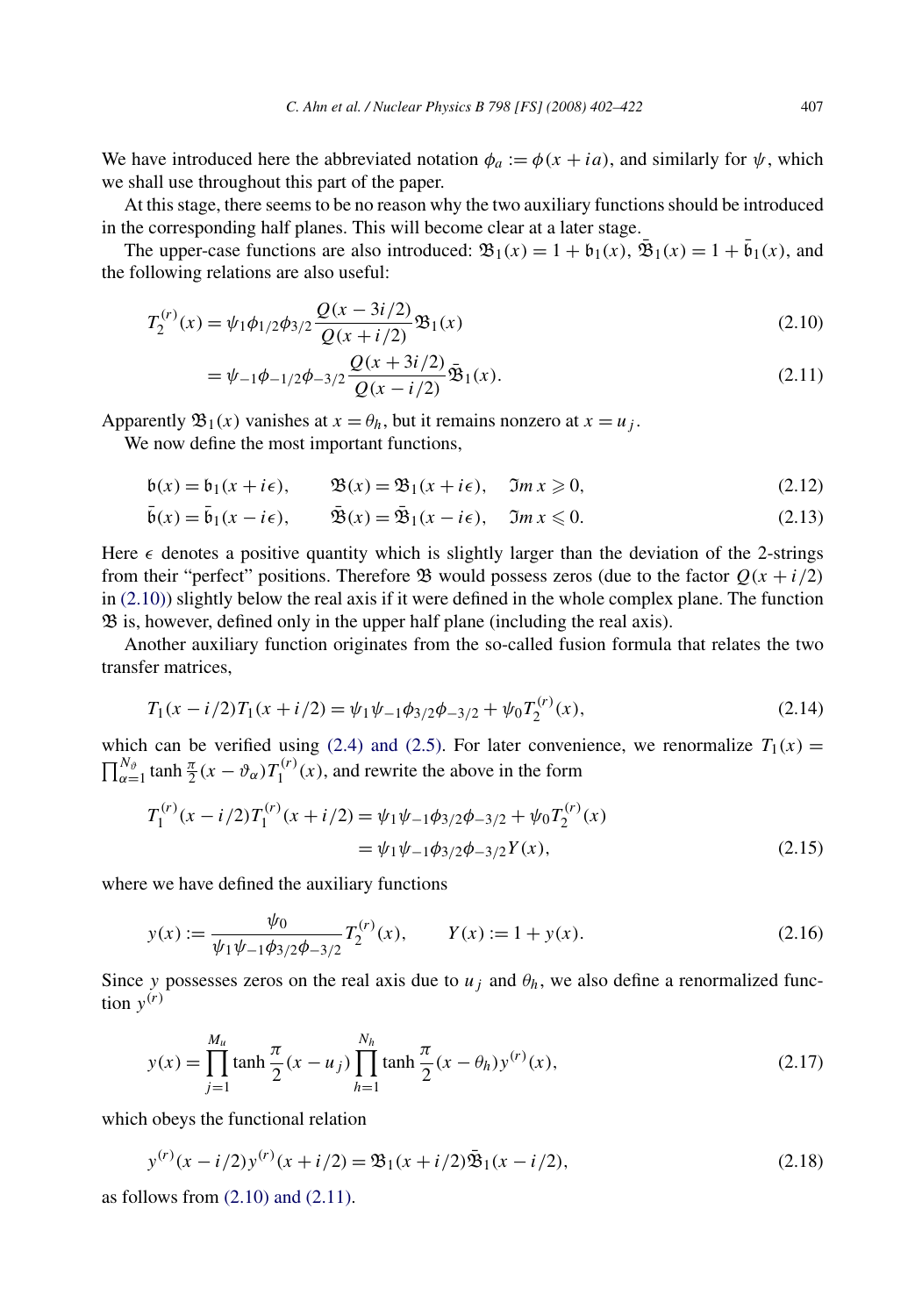## <span id="page-6-0"></span>*2.1.3. Derivation of NLIE*

The derivation of the NLIE can be most easily done in Fourier space. For a smooth function  $f(x)$ , we define

$$
\hat{f}[k] = \frac{1}{2\pi} \int_{-\infty}^{\infty} e^{ikx} f(x) dx, \qquad f(x) = \int_{-\infty}^{\infty} e^{-ikx} \hat{f}[k] dk.
$$
\n(2.19)

We also introduce the special notation

$$
\widehat{dlf}[k] = \frac{1}{2\pi} \int_{-\infty}^{\infty} e^{ikx} \left[ \ln f(x) \right]' dx,
$$
\n(2.20)

which will be frequently used below.

It is convenient to introduce "shifted" *Q* functions,

$$
q_1(x) := Q(x - i/2 - i\epsilon), \qquad q_2(x) := Q(x + i/2 + i\epsilon).
$$
 (2.21)

By definition,  $q_1$  is Analytic and NonZero (ANZ) for  $\Im m \, x \leq 0$ , while  $q_2$  is ANZ for  $\Im m \, x \geq 0$ . We therefore have by Cauchy's theorem the important property

$$
\widehat{dlq}_2[k>0] = \widehat{dlq}_1[k<0] = 0. \tag{2.22}
$$

Similarly,

$$
\begin{aligned}\n\overline{d} \overline{\psi}_a[k > 0] = \overline{d} \overline{\psi}_a[k > 0] = 0 \quad \text{for } a > 0, \\
\overline{d} \overline{\psi}_a[k < 0] = \overline{d} \overline{\psi}_a[k < 0] = 0 \quad \text{for } a < 0.\n\end{aligned} \tag{2.23}
$$

We slightly shift the arguments in  $(2.10)$ ,  $(2.11)$ 

$$
T_2^{(r)}(x+i\epsilon) = \psi_{1+\epsilon}\phi_{1/2+\epsilon}\phi_{3/2+\epsilon}\frac{q_1(x-i+2i\epsilon)}{q_2(x)}\mathfrak{B}(x),\tag{2.24}
$$

$$
T_2^{(r)}(x - i\epsilon) = \psi_{-1-\epsilon}\phi_{-1/2-\epsilon}\phi_{-3/2-\epsilon}\frac{q_2(x + i - 2i\epsilon)}{q_1(x)}\tilde{\mathfrak{B}}(x).
$$
 (2.25)

We then use the result

$$
\frac{1}{2\pi} \int\limits_{C_{\epsilon}} e^{ikx} \left[ \ln T_2^{(r)}(x) \right]' dx = i \sum_h e^{ik\theta_h},\tag{2.26}
$$

where we choose the contour  $C_{\epsilon}$  as in [Fig. 1,](#page-7-0) and we obtain the following

$$
\widehat{dlq}_1[k>0] = \frac{\widehat{dl\psi}_{-1-\epsilon} + \widehat{dl\phi}_{-3/2-\epsilon} + \widehat{dl\phi}_{-1/2-\epsilon}}{1 + e^{-k}} + \frac{\widehat{dl\mathfrak{B}}[k] - e^{-2k\epsilon} \widehat{dl\mathfrak{B}}[k]}{1 + e^{-k}}
$$

$$
-i \sum_{h} \frac{e^{ik\theta_h - k\epsilon}}{1 + e^{-k}},
$$
(2.27)

$$
\widehat{dlq}_2[k<0] = \frac{\widehat{dl\psi}_{1+\epsilon} + \widehat{dl\phi}_{3/2+\epsilon} + \widehat{dl\phi}_{1/2+\epsilon}}{1+e^k} + \frac{\widehat{dl\mathfrak{B}}[k] - e^{2k\epsilon} \widehat{dl\mathfrak{B}}[k]}{1+e^k} + i \sum_h \frac{e^{ik\theta_h + k\epsilon}}{1+e^k}.
$$
\n(2.28)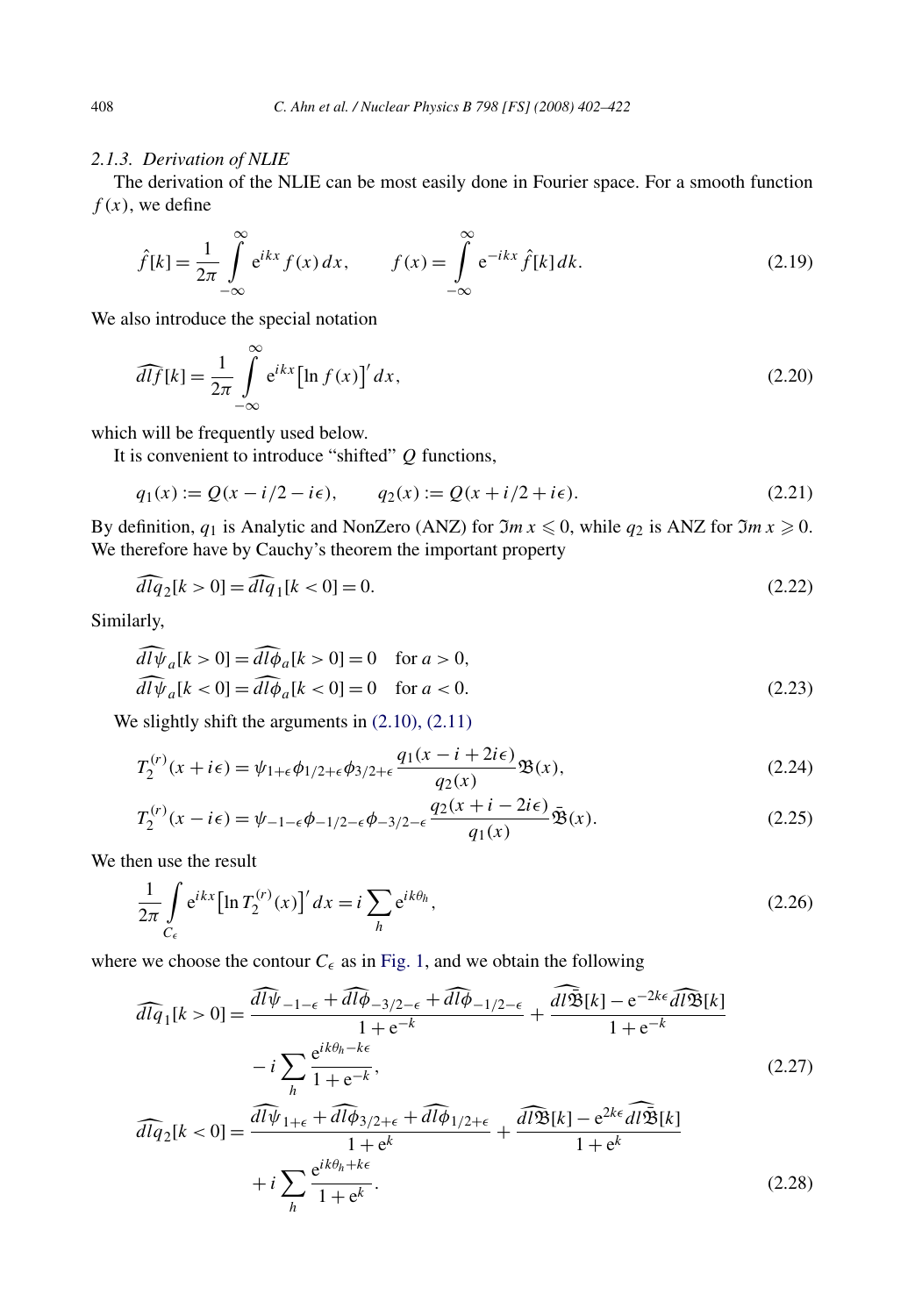<span id="page-7-0"></span>

Fig. 1. Integration contour.

In addition, from [\(2.15\),](#page-5-0) one derives

$$
\widehat{dIT}_1[k] = \frac{\widehat{dly}_{\mp 1} + \widehat{dly}_{\mp 3/2}}{e^{k/2} + e^{-k/2}} + \frac{\widehat{dIF}}{e^{k/2} + e^{-k/2}} + i \sum_{\alpha} \frac{e^{ik\vartheta_{\alpha} + k/2}}{e^{k/2} + e^{-k/2}},
$$
(2.29)

where  $-(k > 0)$  and  $+(k < 0)$ .

We shift the arguments in  $(2.9)$ 

$$
b(x) = \frac{\phi_{-1/2+\epsilon}}{\psi_{1+\epsilon}\phi_{3/2+\epsilon}\phi_{1/2+\epsilon}} \frac{q_2(x+i)}{q_1(x-i+2i\epsilon)} T_1(x-i/2+i\epsilon),
$$
  

$$
\bar{b}(x) = \frac{\phi_{1/2-\epsilon}}{\psi_{-1-\epsilon}\phi_{-3/2-\epsilon}\phi_{-1/2-\epsilon}} \frac{q_1(x-i)}{q_2(x+i-2i\epsilon)} T_1(x+i/2-i\epsilon),
$$
 (2.30)

and then take the Fourier transformation. The substitution of [\(2.27\), \(2.28\) and \(2.29\)](#page-6-0) into the resultant transformation then leads to the NLIE in Fourier space,

$$
\widehat{dlb}[k>0] = \frac{\widehat{dl\phi}_{-1/2+\epsilon}}{1+e^{-k}} + i \sum_{h} \frac{e^{ik\theta_h + \epsilon k}}{1+e^{k}} + i \sum_{\alpha} \frac{e^{ik\vartheta_{\alpha} + \epsilon k}}{e^{k/2} + e^{-k/2}} + \frac{e^{-k/2+\epsilon k}}{e^{k/2} + e^{-k/2}} \widehat{dlY}[k] + \frac{1}{e^{k} + 1} (\widehat{dl\mathfrak{B}}[k] - e^{2k\epsilon} \widehat{dl\mathfrak{B}}[k]),
$$
\n(2.31)

$$
\widehat{dlb}[k < 0] = -\frac{\widehat{dl\phi}_{1/2+\epsilon}}{1+e^k} + i \sum_h \frac{e^{ik\theta_h + \epsilon k}}{1+e^{-k}} + i \sum_{\alpha} \frac{e^{ik\vartheta_{\alpha} + \epsilon k}}{e^{k/2} + e^{-k/2}} + \frac{e^{-k/2+\epsilon k}}{e^{k/2} + e^{-k/2}} \widehat{dlY}[k] + \frac{1}{e^{-k} + 1} (\widehat{dl\mathfrak{B}}[k] - e^{2k\epsilon} \widehat{dl\mathfrak{B}}[k]).
$$
\n(2.32)

Interestingly, although a contribution from the inhomogeneities  $(\psi)$  appeared during the calculation, it canceled in the final form. An equation for *y* is immediately derived from [\(2.18\),](#page-5-0)

$$
\widehat{dly}[k] = i \sum_{h} \frac{e^{ik\theta_h}}{1 + e^{-k}} + i \sum_{j} \frac{e^{iku_j}}{1 + e^{-k}}
$$
  
+ 
$$
\frac{e^{k(1/2 - \epsilon)}}{e^{k/2} + e^{-k/2}} \widehat{dPB}[k] + \frac{e^{-k(1/2 - \epsilon)}}{e^{k/2} + e^{-k/2}} \widehat{dPB}[k].
$$
 (2.33)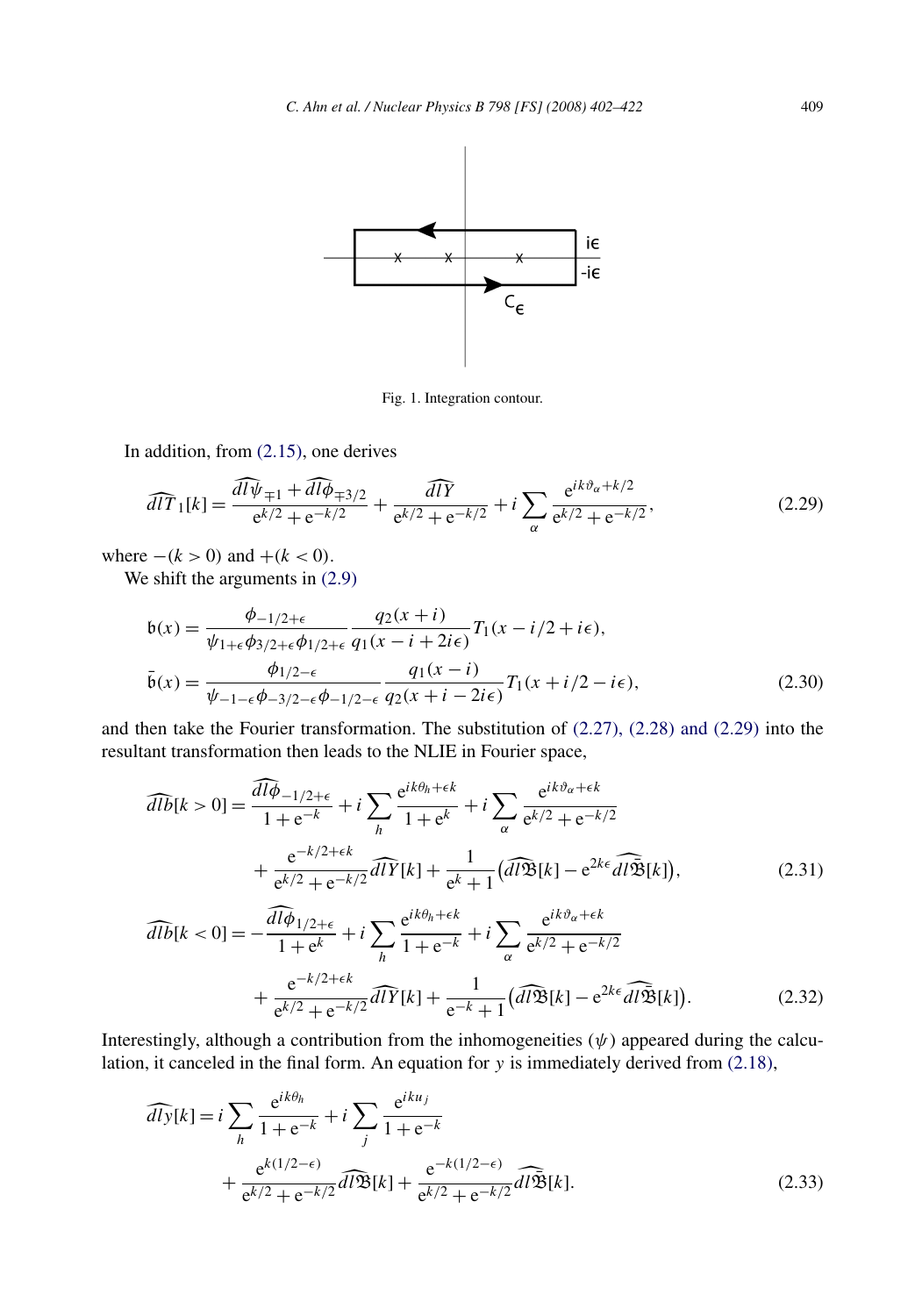<span id="page-8-0"></span>In the original coordinate space, the resultant equations read

$$
\ln \mathfrak{b}(x) = i D_b(x + i\epsilon) + \int_{-\infty}^{\infty} G_s(x - x') \ln \mathfrak{B}(x') dx' - \int_{-\infty}^{\infty} G_s(x - x' + 2i\epsilon) \ln \bar{\mathfrak{B}}(x') dx'
$$
  
+ 
$$
\int_{-\infty}^{\infty} K(x - x' - i/2 + i\epsilon) \ln Y(x') dx',
$$
(2.34)

$$
\ln y(x) = i D_y(x) + \int_{-\infty}^{\infty} K(x - x' + i/2 - i\epsilon) \ln \mathfrak{B}(x') dx'
$$
  
+ 
$$
\int_{-\infty}^{\infty} K(x - x' - i/2 + i\epsilon) \ln \bar{\mathfrak{B}}(x') dx',
$$
 (2.35)

where

$$
G_s(x) = \frac{1}{2\pi} \int_{-\infty}^{\infty} \frac{e^{-ikx}}{1 + e^{k}} dk,
$$
  
\n
$$
K(x) = \frac{1}{2\pi} \int_{-\infty}^{\infty} \frac{1}{2 \cosh(k/2)} e^{-ikx} dk = \frac{1}{2 \cosh(\pi x)}.
$$
\n(2.36)

The source term in (2.34) consists of the bulk ("driving") contribution and the contribution from the hole excitations,

$$
D_b(x) = D_{\text{bulk}}^{(b)}(x) + D_{\text{hole}}^{(b)}(x) - \frac{\pi}{2} N_h,
$$
\n(2.37)

where

$$
D_{\text{bulk}}^{(b)}(x) = L\chi_K(x), \qquad D_{\text{hole}}^{(b)}(x) = \sum_{\alpha=1}^{N_{\vartheta}} \chi_K(x - \vartheta_{\alpha}) + \sum_{h=1}^{N_h} \chi(x - \theta_h), \tag{2.38}
$$

and

$$
\chi'_{K}(x) = 2\pi K(x), \qquad \chi'(x) = 2\pi G_{s}(x). \tag{2.39}
$$

In particular, on suitable domains (containing the positive real axis),

$$
\chi_K(x) = \frac{1}{i} \ln \tanh(\pi (x - i/2)/2) = i \ln \frac{\sinh(\pi (x + i/2)/2)}{\sinh(\pi (x - i/2)/2)} + \frac{\pi}{2}
$$
  
=  $\arctan(\sinh(\pi x)) - \frac{\pi}{2}$ , (2.40)

where  $\chi_K(0) \equiv -\pi/2$ , and also  $\chi(0) \equiv 0$ . The source term in (2.35) is given by

$$
D_y(x) = \sum_{h=1}^{N_h} \chi_K(x - \theta_h + i/2) + \sum_{j=1}^{M_u} \chi_K(x - u_j + i/2).
$$
 (2.41)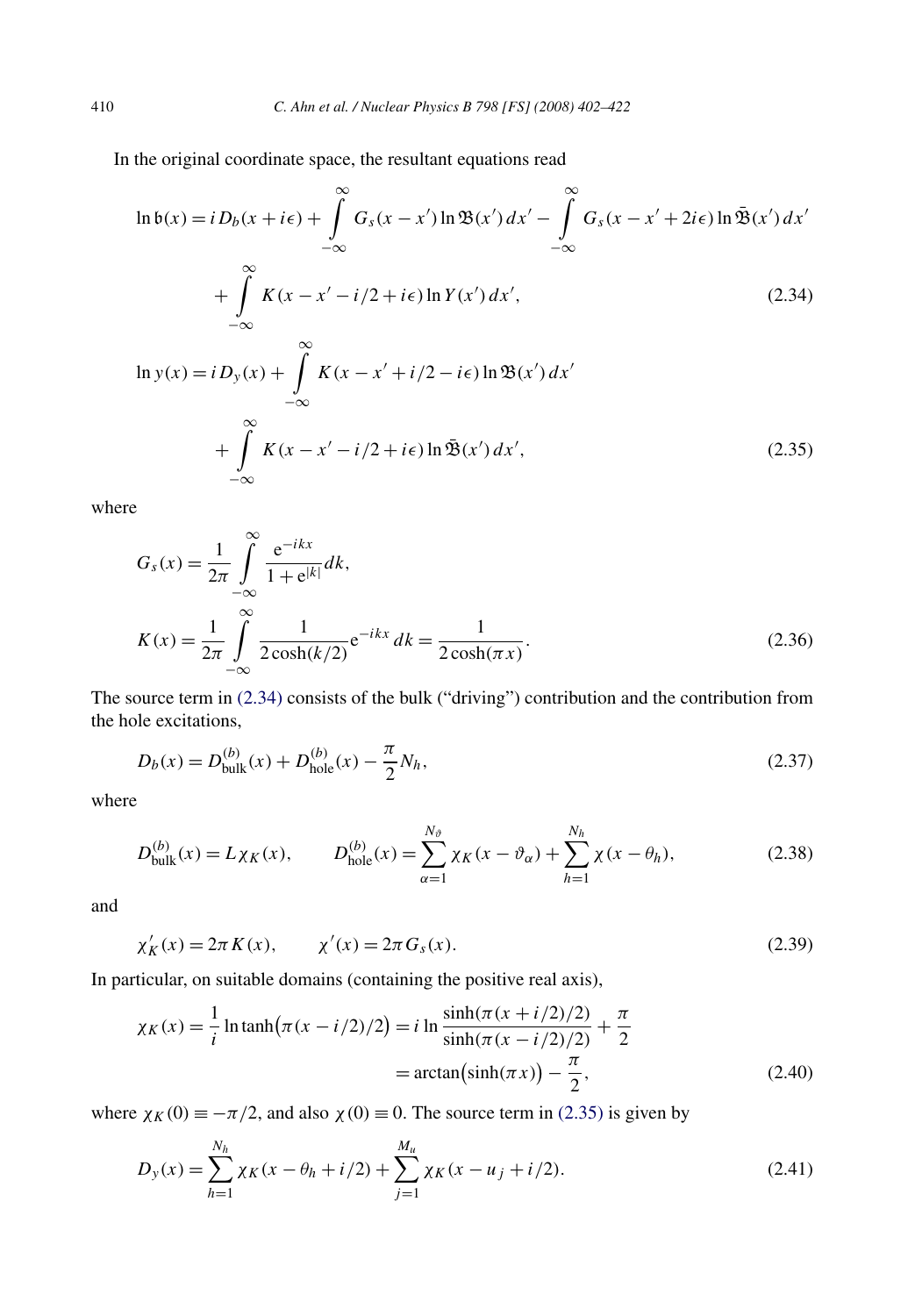<span id="page-9-0"></span>The parameters  $(u_j, \vartheta_\alpha, \theta_h)$  must actually be determined again by NLIEs. Indeed, [\(2.10\)](#page-5-0) implies that the hole rapidities  $\theta_h$  are determined by

$$
\mathfrak{b}(\theta_h - i\epsilon) = \mathfrak{b}_1(\theta_h) = -1,\tag{2.42}
$$

which also leads to the determination of the spinon–spinon and spinon–magnon scattering matrices, as discussed in Section [4.](#page-14-0)

In order to fix the parameters  $\vartheta_{\alpha}$ , we need another NLIE. We consider the most natural auxiliary function  $a(x)$ , defined by<sup>5</sup>

$$
\mathfrak{a}(x) := \frac{\lambda_1(x + i/2)}{\lambda_2(x + i/2)} = \frac{\lambda_2(x - i/2)}{\lambda_3(x - i/2)},
$$
\n(2.43)

where again  $\lambda_i(x)$  are defined in [\(2.5\).](#page-3-0) From [\(2.4\)](#page-3-0) we have

$$
T_1(x) = \psi_{1/2}\phi_1 \frac{Q(x - i)}{Q(x)} [1 + \mathfrak{a}(x)].
$$
\n(2.44)

Hence, the zeros of  $T_1$  on the real axis  $\vartheta_{\alpha}$  satisfy

$$
\mathfrak{a}(\vartheta_{\alpha}) = -1. \tag{2.45}
$$

We omit the derivation of the NLIE for  $a(x)$  for  $|\Im m x| < 1/2$ , which is similar to the one for the trigonometric and homogeneous case considered in [\[24\].](#page-20-0) The result is

$$
\ln \mathfrak{a}(x) = i D_a(x) + \int_{-\infty}^{\infty} K(x - x' - i\epsilon) \ln \mathfrak{B}(x') dx' - \int_{-\infty}^{\infty} K(x - x' + i\epsilon) \ln \bar{\mathfrak{B}}(x') dx',
$$
\n(2.46)

where the source term is given by

$$
D_a(x) = \sum_{h=1}^{N_h} \chi_K(x - \theta_h) + \sum_{j=1}^{M_u} \chi_K(x - u_j).
$$
 (2.47)

#### *2.2. The second set of BAEs [\(2.2\)](#page-3-0)*

We finally consider an equation to fix the magnon rapidities  $u_j$ . For this purpose, we propose an expression for the transfer matrix eigenvalues similar to the one for the  $su(3)$  spin chain,<sup>6</sup>

$$
\tau(x) = \phi(x - i) \frac{Q(x + i)}{Q(x)} + \phi(x + i) \frac{\psi(x + i/2)}{\psi(x - i/2)} \frac{Q(x - i)}{Q(x)} + \phi(x - 2i) \frac{\psi(x - 3i/2)}{\psi(x - i/2)}
$$
  
 :=  $\tau_1(x) + \tau_2(x) + \tau_3(x)$ . (2.48)

Indeed, demanding analyticity of  $\tau(x)$  at  $x = l_j$  (zeros of  $Q(x)$ ) gives the BAEs [\(2.1\),](#page-3-0) while demanding analyticity at  $x = u_j + i/2$  (zeros of  $\psi(x - i/2)$ ) gives the BAEs [\(2.2\).](#page-3-0)

Because of its similarity to the  $su(3)$  transfer matrix eigenvalue, we shall assume that  $\tau(x)$ is ANZ in the strip  $-1/2 \leq 3mx \leq 1/2$ , which is indeed the analyticity property for the *su*(3) case. This assumption can in principle be checked numerically for small values of *L*. However,

<sup>&</sup>lt;sup>5</sup> As discussed further in Section [2.3,](#page-10-0) one can verify numerically that  $\frac{1}{i} \ln \alpha(x)$  and also  $\Re e[\frac{1}{i} \ln \beta(x)]$  are increasing functions of *x*.

<sup>6</sup> We expect that, starting from a suitable *su(*2*,* 1*) R* matrix, a transfer matrix can be constructed with eigenvalues(2.48). However, we have not attempted to carry out this construction.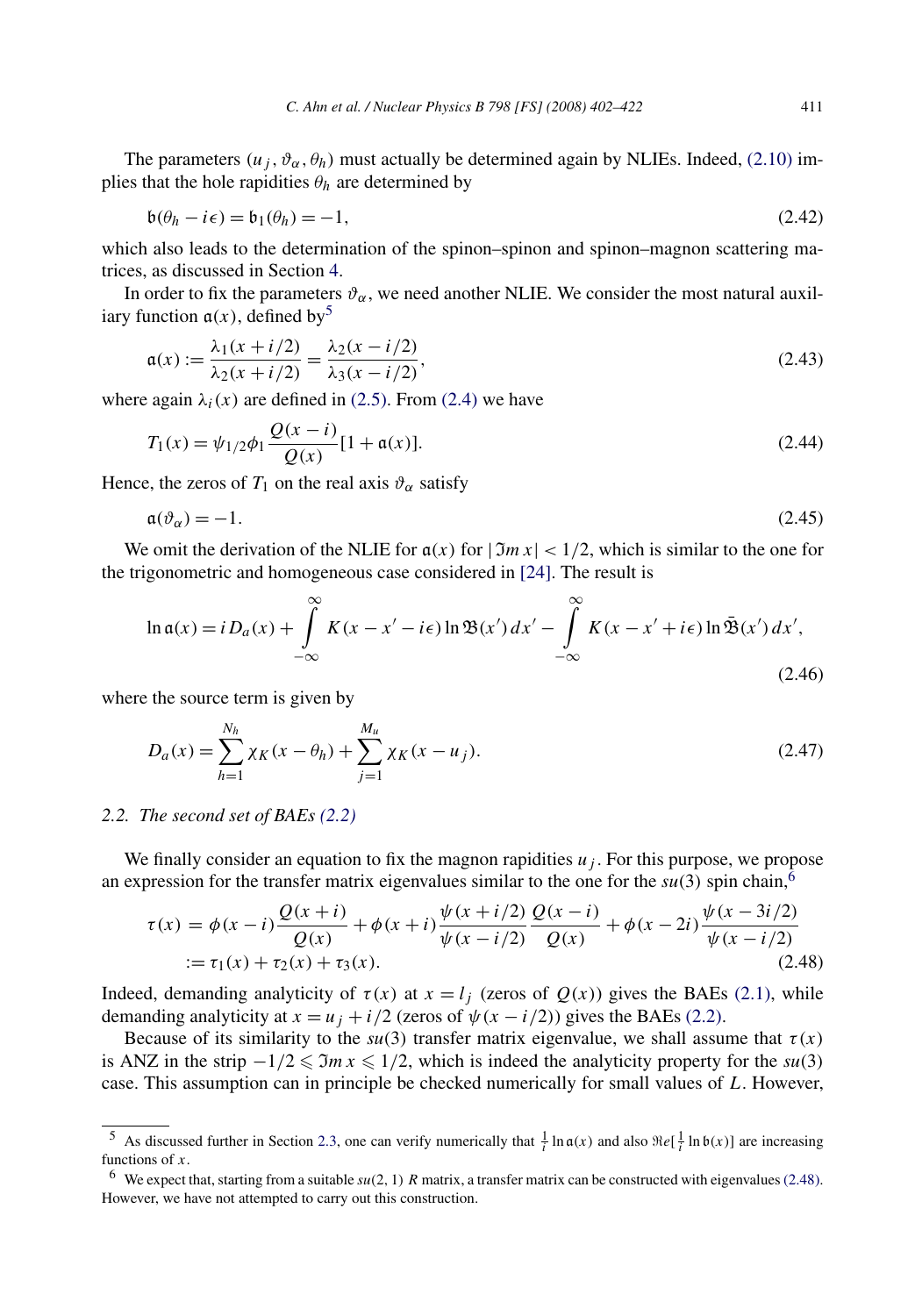<span id="page-10-0"></span>we have so far not succeeded to do so, due to the difficulty of finding numerical solutions of the BAEs [\(2.1\), \(2.2\).](#page-3-0)

This assumption leads to a simple determination of  $u_j$  as follows. Let us consider an auxiliary function introduced in studies of the supersymmetric *tJ* model [\[28\]](#page-20-0) and the *su(*3*)* vertex model [\[29\],](#page-20-0)

$$
\mathfrak{c}(x) := \frac{\tau_3(x+i/2)}{\tau_1(x+i/2) + \tau_2(x+i/2)}.\tag{2.49}
$$

It is easy to check that this can be rewritten in terms of  $T_1(x)$  in [\(2.4\),](#page-3-0)

$$
\mathfrak{c}(x) = \frac{\psi(x - i)\phi(x - 3i/2)}{T_1(x + i/2)}.
$$
\n(2.50)

We then have

$$
\mathfrak{c}(u_j) = -1,\tag{2.51}
$$

which follows from

$$
\mathfrak{C}(x) = 1 + \mathfrak{c}(x) = \frac{\tau(x + i/2)}{\tau_1(x + i/2) + \tau_2(x + i/2)} = \frac{\tau(x + i/2)\psi(x)}{T_1(x + i/2)}.
$$
\n(2.52)

From our above assumption on the analyticity of  $\tau(x)$ , the zeros of  $\mathfrak{C}(x)$  near the real axis are determined by those of  $\psi(x)$ , namely  $u_i$ .

The NLIE for  $\mathfrak c$  is obtained from the knowledge of  $T_1$ . The result is

$$
\ln \mathfrak{c}(x) = i D_c(x) - \int_{-\infty}^{\infty} K(x - x' + i/2) \ln Y(x') dx',
$$
\n(2.53)

where the source term is given by

$$
D_c(x) = L\chi_2(x) + \sum_{j=1}^{M_u} \chi_{3/2}(x - u_j) + \sum_{\alpha=1}^{N_{\partial}} \chi_K(x - \vartheta_{\alpha}) - \frac{\pi}{2}(L + M_u),
$$
 (2.54)

and

$$
\chi'_a(x) = 2\pi K_a(x), \quad K_a(x) = \frac{1}{2\pi} \int_{-\infty}^{\infty} \frac{e^{-a|k|-ikx}}{2\cosh\frac{k}{2}} dk,
$$
  

$$
\chi_a(0) \equiv 0, \quad a = 3/2, 2.
$$
 (2.55)

#### *2.3. Counting functions and counting equations*

So-called counting equations relating the various types of Bethe roots and excitations in a given state can be derived from corresponding counting functions associated with the auxiliary functions. These counting equations help determine the spins of the excitations.

We continue to restrict to the case of real *u*-roots and no *r*-roots. As in previous studies [\[21,24,25\],](#page-19-0) it is convenient to classify *l*-roots according to their imaginary parts as follows:

2-strings: pairs of complex-conjugate roots  $x_j \pm iy_j$  with  $0 < y_j - 1/2 \ll 1$ ,  $j = 1, ..., M_2/2$ , *real roots*:  $\mathfrak{Im} l_i = 0, j = 1, \ldots, M_{\text{real}},$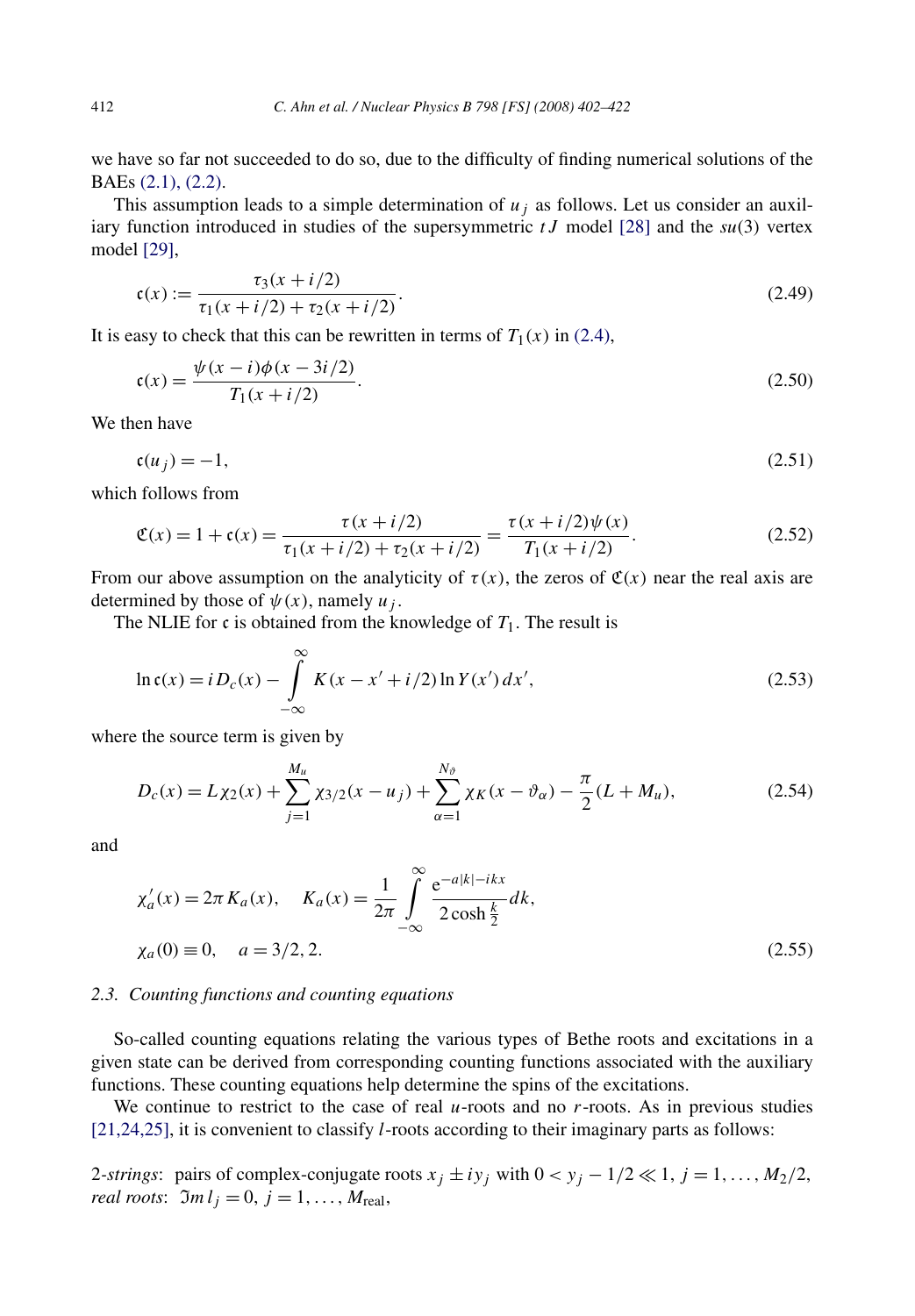<span id="page-11-0"></span>*inner roots*:  $|\mathfrak{Im} \, l_i| < 1/2, j = 1, ..., M_I$ , *close roots*:  $1/2 < |\mathfrak{Im} \, l_i| < 3/2, j = 1, \ldots, M_C$ , *wide roots*:  $|\mathfrak{Im} \, l_i| > \frac{3}{2}, \, j = 1, \ldots, M_W$ .

Hence,

$$
M_l = M_{\text{real}} + M_2 + M_l + M_C + M_W. \tag{2.56}
$$

It is also convenient to introduce the functions

$$
\theta_{\mp}(x,\alpha) = \frac{1}{i} \ln \left( \mp \frac{x - i\alpha}{x + i\alpha} \right).
$$
\n(2.57)

Note that  $\theta$ −*(x, α)* = 2 arctan $(x/\alpha)$  has branch points in the complex *x* plane at  $x = \pm i\alpha$ ; following [\[21\],](#page-19-0) we choose the corresponding branch cuts to be parallel to the real axis, extending from *iα* to  $+\infty + i\alpha$ , and from  $-\infty - i\alpha$  to  $-i\alpha$ . This function has a discontinuity of  $-2\pi$  when crossing the cuts from below. Similarly, we add to  $\theta_+(x,\alpha)$  a  $2\pi$ -discontinuity at  $x=0$  so that it is a continuous function of *x*.

We define the counting function  $z_a(x)$  associated with the auxiliary function  $a(x)$  [\(2.43\)](#page-9-0) by

$$
z_{\mathfrak{a}}(x) = \frac{1}{i} \operatorname{Log} \mathfrak{a}(x) = L\theta_{-}(x, 1) - \sum_{j=1}^{M_l} \theta_{-}(x - l_j, 1) + \sum_{j=1}^{M_u} \theta_{+}(x - u_j, 1/2). \tag{2.58}
$$

We have verified numerically for various states that  $z_a(x)$  is a continuous increasing function of *x*. This function "counts" zeros of  $T_1(x)$  and real *l*-roots. That is,

$$
z_{\mathfrak{a}}(x_j) = 2\pi I_j^{\mathfrak{a}},\tag{2.59}
$$

where  $I_j^{\alpha}$  is integer (*S*<sub>1</sub> − *S*<sub>2</sub> odd) or half-odd integer (*S*<sub>1</sub> − *S*<sub>2</sub> even) if *x<sub>j</sub>* is a zero of *T*<sub>1</sub>(*x*) or a real *l*-root. Defining integers or half-odd integers  $I_{\text{max}}^{\alpha}$  and  $I_{\text{min}}^{\alpha}$  by

$$
z_{\mathfrak{a}}(+\infty) = 2\pi \left( I_{\text{max}}^{\mathfrak{a}} + \frac{1}{2} \right), \qquad z_{\mathfrak{a}}(-\infty) = 2\pi \left( I_{\text{min}}^{\mathfrak{a}} - \frac{1}{2} \right), \tag{2.60}
$$

it follows from (2.58) and (2.59), respectively, that

$$
I_{\text{max}}^{\mathfrak{a}} - I_{\text{min}}^{\mathfrak{a}} + 1 = S_1 + S_2 + M_b = N_{\vartheta} + M_{\text{real}},
$$
\n(2.61)

where  $M_b$  is the number of *l*-roots  $l_j$  with  $|\mathcal{I}m l_j| > 1$ . We therefore arrive at the first counting equation

$$
N_{\vartheta} = S_1 + S_2 + M_b - M_{\text{real}}.\tag{2.62}
$$

Similarly, we define the counting function  $z_b(x)$  associated with the auxiliary function  $b_1(x)$ [\(2.8\)](#page-4-0) by

$$
z_{\mathfrak{b}}(x) = \Re e \frac{1}{i} \operatorname{Log} \mathfrak{b}_1(x)
$$
  
= 
$$
\Re e \left\{ \frac{1}{i} \ln \left[ 1 + \frac{1}{\mathfrak{a}(x - i/2)} \right] + \sum_{j=1}^{M_u} \theta_+(x - u_j, 1) + L \left[ \theta_-(x, 1/2) + \theta_-(x, 3/2) \right] - \sum_{j=1}^{M_l} \left[ \theta_-(x - l_j, 1/2) + \theta_-(x - l_j, 3/2) \right] \right\}.
$$
 (2.63)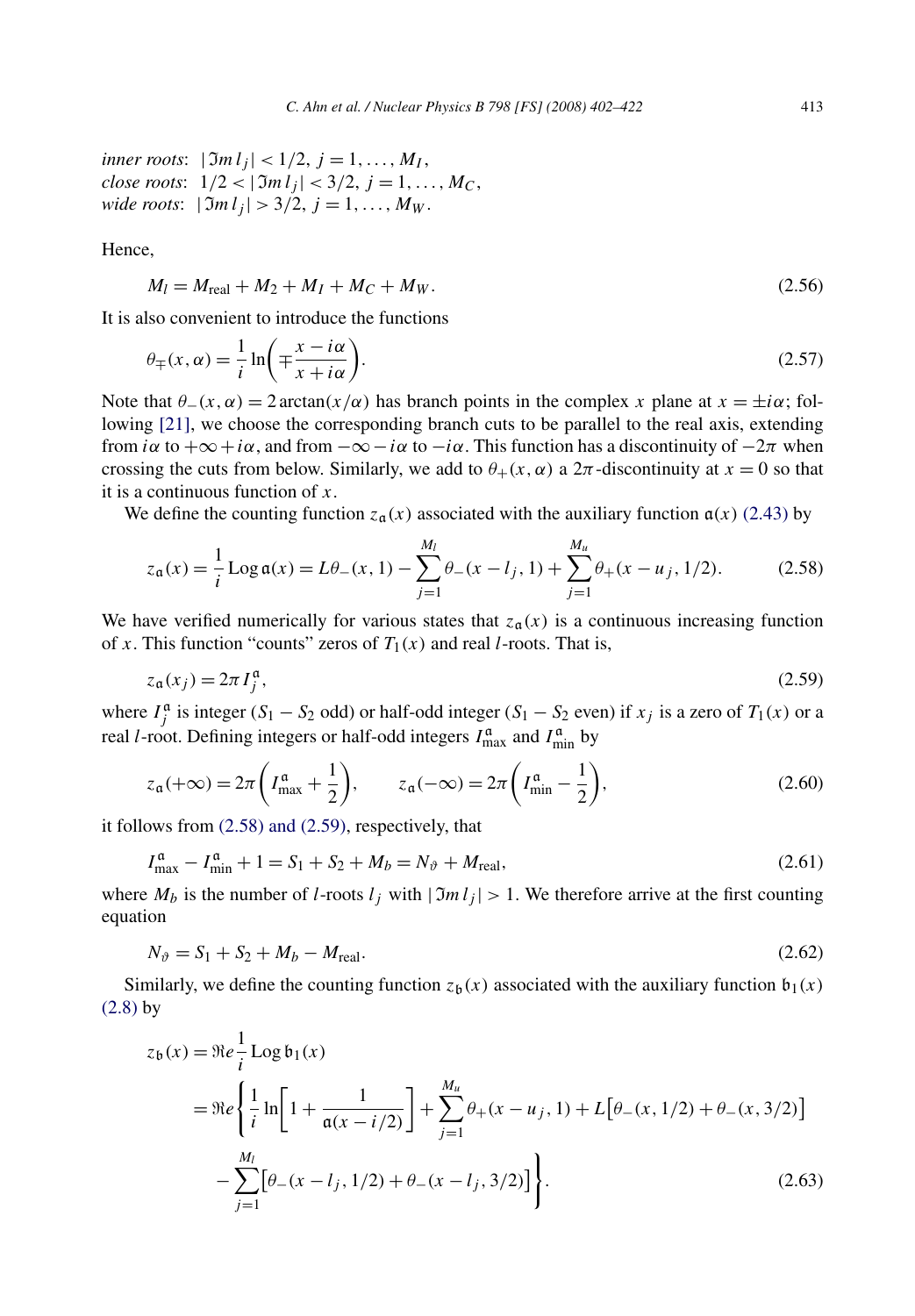<span id="page-12-0"></span>The presence of the first term generally requires the introduction of further discontinuities. We have verified numerically that  $z<sub>b</sub>(x)$  is also a continuous increasing function of x. This function "counts" zeros of  $T_2^{(r)}(x)$  and centers of 2-strings and inner pairs. Proceeding as before, we find

$$
I_{\text{max}}^{\text{b}} - I_{\text{min}}^{\text{b}} + 1 = 2S_1 + M_C + 2M_W + (M_2 + M_I)/2
$$
  
= N<sub>h</sub> + (M<sub>2</sub> + M<sub>I</sub>)/2. (2.64)

We therefore arrive at the second counting equation

$$
N_h = 2S_1 + M_C + 2M_W. \tag{2.65}
$$

Finally, we define the counting function  $z_c(x)$  associated with the auxiliary function  $c(x)$ [\(2.49\)](#page-10-0) by

$$
z_{c}(x) = \Re e \frac{1}{i} \operatorname{Log} c(x)
$$
  
=  $\Re e \left\{ -\frac{1}{i} \ln [1 + a(x + i/2)] + \sum_{j=1}^{M_{u}} \theta_{+}(x - u_{j}, 1) + L\theta_{-}(x, 3/2) - \sum_{j=1}^{M_{l}} \theta_{-}(x - l_{j}, 1/2) \right\}.$  (2.66)

We have verified numerically (using for the first term the same discontinuities introduced for the first term in [\(2.63\)\)](#page-11-0) that  $z_c(x)$  is a continuous increasing function of x. Assuming

$$
I_{\text{max}}^{\text{c}} - I_{\text{min}}^{\text{c}} + 1 = L + M_u - M_{\text{real}} - (M_2 + M_I)/2, \tag{2.67}
$$

which can also be verified numerically, we recover the result

$$
M_u = 2S_2. \tag{2.68}
$$

#### **3. Spin, energy and momentum of excitations**

We now compute the excitations' spin, energy and momentum, which enter into the computation of the *S* matrix. Our results agree (except for some minor discrepancies) with those obtained previously using the string hypothesis.

We can infer the spins of the excitations with the help of the counting equations found in Section [2.3.](#page-10-0) The second counting equation (2.65) implies that a spinon has  $S_1 = 1/2$ . Indeed,  $N_h = 1$  requires  $S_1 = 1/2$  (and  $M_C = M_W = 0$ );  $N_h = 2$  requires either  $S_1 = 0$  or  $S_1 = 1$ , etc. Note that all the terms on the RHS of (2.65) are nonnegative. Evidently, a spinon also has  $S_2 = 0$ . The fact that a spinon has spin-1*/*2 was found using the string hypothesis by Takhtajan [\[11\].](#page-19-0)

Similarly, the third counting equation (2.68) implies that a magnon has  $S_2 = 1/2$ , and evidently  $S_1 = 0$ . This result was found using the string hypothesis by Beisert et al. [\[13\].](#page-19-0)

The spin of the  $\vartheta$  particle is not determined by the first counting equation (2.65), since not all the terms on the RHS are nonnegative. Nevertheless, an analysis of various examples suggests that this particle has  $S_1 = S_2 = 0$ .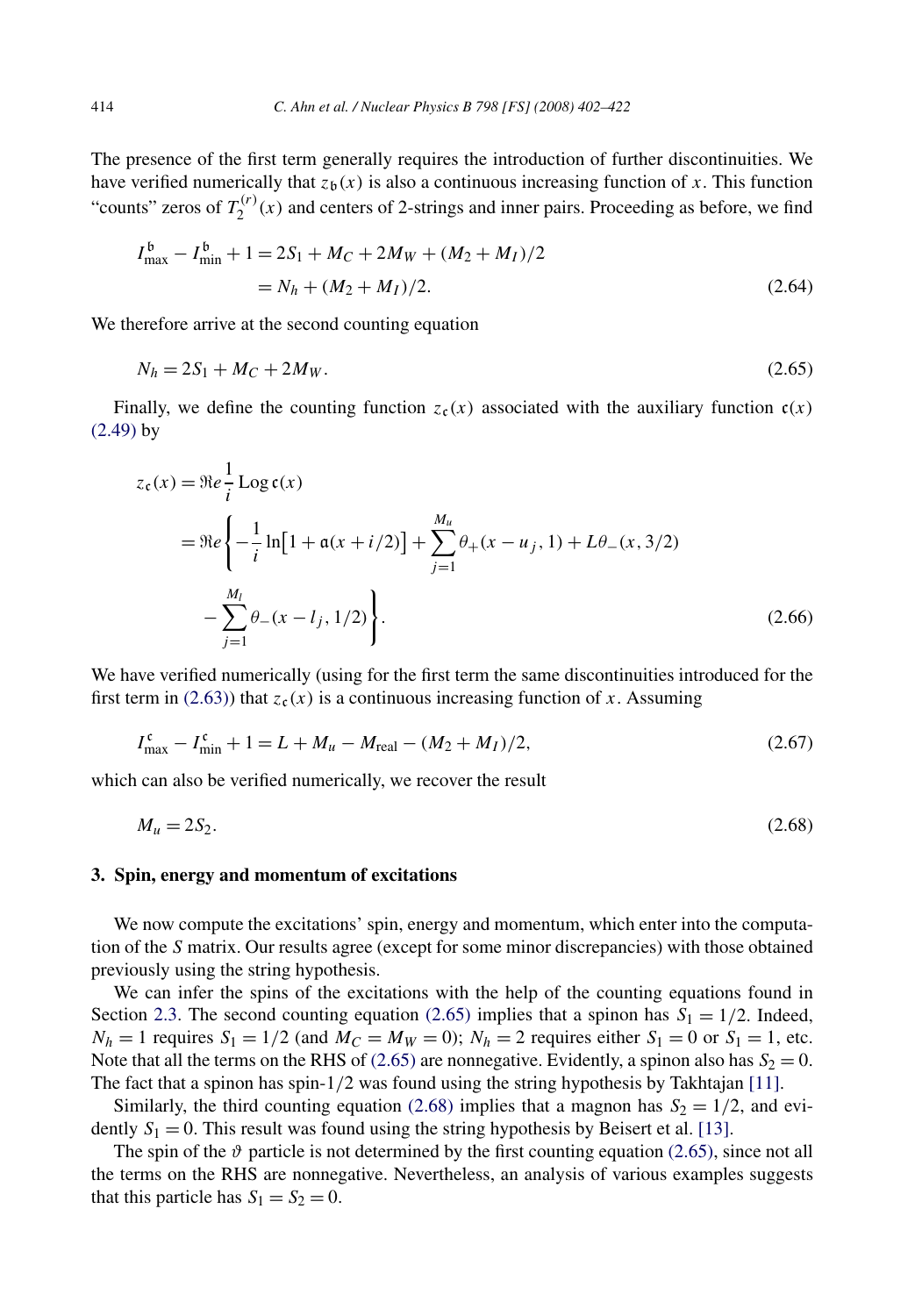<span id="page-13-0"></span>By the definition in [\[13\],](#page-19-0) the energy (*E*) is related to the anomalous dimension [\(1.9\)](#page-1-0) by  $\gamma$  =  $\frac{\alpha_s N_c}{2\pi} E$ , and is therefore given by<sup>7</sup>

$$
E = -\sum_{j=1}^{M_l} \frac{2}{l_j^2 + 1} + \sum_{j=1}^{M_u} \frac{3}{u_j^2 + 9/4}.
$$
\n(3.1)

We can relate this to the derivate of the eigenvalue  $T_2(x)$  [\(2.5\)](#page-3-0) at  $x = i/2$ ,

$$
E = i\frac{d}{dx}\ln T_2(x)|_{x=i/2} - \frac{3L}{2} + \sum_{j=1}^{M_u} \left[\frac{3}{u_j^2 + 9/4} + i\left(\frac{1}{u_j - i/2} + \frac{1}{u_j - 3i/2}\right)\right].
$$
 (3.2)

Recalling the definition of the auxiliary function  $y(x)$  [\(2.16\),](#page-5-0) we see that

$$
E = i\frac{d}{dx}\ln y(x)|_{x=i/2} - 2L + \sum_{j=1}^{M_u} \left(\frac{3}{u_j^2 + 9/4} - \frac{1}{u_j^2 + 1/4}\right).
$$
 (3.3)

We observe from [\(2.20\)](#page-6-0) that

$$
\frac{d}{dx}\ln y(x) = \int_{-\infty}^{\infty} dk e^{-ikx} \widehat{dly}[k],\tag{3.4}
$$

and substitute our result for  $\widehat{dly}[k]$  [\(2.33\)](#page-7-0) to obtain

∞

$$
E = -2L + \sum_{j=1}^{M_u} \left[ \frac{\pi}{\cosh(\pi u_j)} + \frac{3}{u_j^2 + 9/4} - \frac{1}{u_j^2 + 1/4} \right] + \sum_h \frac{\pi}{\cosh(\pi \theta_h)} + \cdots,
$$
 (3.5)

where the ellipsis  $(\cdots)$  represents the Casimir energy contribution. We conclude that the energy of a spinon is

$$
\varepsilon_h(\theta) = \frac{\pi}{\cosh(\pi \theta)},\tag{3.6}
$$

and the energy of a magnon is

$$
\varepsilon_u(u) = \frac{\pi}{\cosh(\pi u)} + \frac{3}{u^2 + 9/4} - \frac{1}{u^2 + 1/4},\tag{3.7}
$$

in agreement with Eqs. (6.15), (6.32) in Beisert et al. [\[13\],](#page-19-0) respectively, up to a factor 2. The spinon result (3.6) was first found by Takhtajan [\[11\].](#page-19-0) We remark that

$$
\varepsilon_u(u) = 2\pi K_2(u),\tag{3.8}
$$

where  $K_2(u)$  is the kernel introduced in [\(2.55\).](#page-10-0) Evidently there is no  $\vartheta$ -dependent contribution in (3.5), which implies that the  $\vartheta$  "particle" does not carry energy.

The momentum is given by  $8^8$ 

$$
P = \frac{1}{i} \left[ \sum_{j=1}^{M_l} \ln \left( \frac{l_j + i}{l_j - i} \right) + \sum_{j=1}^{M_u} \ln \left( \frac{u_j - 3i/2}{u_j + 3i/2} \right) \right] \text{ (mod } 2\pi \text{)}.
$$
 (3.9)

<sup>7</sup> For convenience, we drop the constant term 7*L/*6 in the expression for *E*. This definition of energy is (for the *l*-roots) a factor 2 larger than the one in [\[11\].](#page-19-0)

<sup>8</sup> This definition of momentum differs (for the *l*-roots) by an overall sign from the one in [\[11\].](#page-19-0)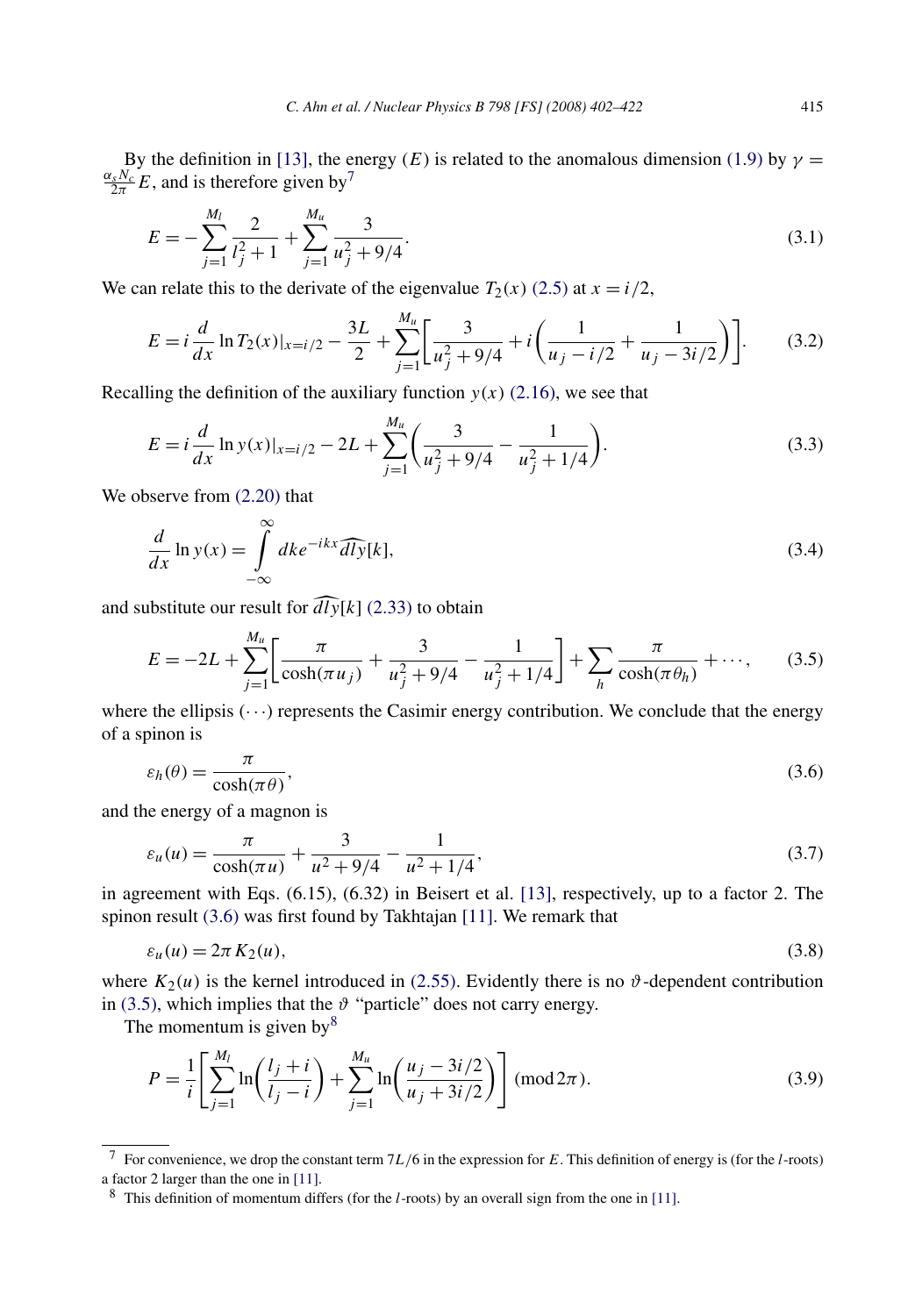We can evaluate it in similar fashion. Indeed, we find that

$$
P = \frac{1}{i} \ln y(i/2) + \frac{1}{i} \sum_{j=1}^{M_u} [\ln e_{-3}(u_j) + \ln e_1(u_j)] + L\pi,
$$
\n(3.10)

where we have introduced the notation

$$
e_n(u) = \frac{u + in/2}{u - in/2}.
$$
\n(3.11)

Proceeding as before, we arrive at the result

$$
P = L\pi + \sum_{j=1}^{M_u} \left[ \chi_K(u_j) + q_3(u_j) - q_1(u_j) \right] + \sum_h \chi_K(\theta_h) + \cdots,
$$
 (3.12)

where  $\chi_K(x)$  is defined in [\(2.39\),](#page-8-0) and  $q_n(x)$  is defined by

$$
q_n(x) = \pi + i \ln e_n(x) \quad n > 0, \qquad q_{-n}(x) = -q_n(x), \qquad q_0(x) = 0. \tag{3.13}
$$

It is an odd function of *x*, and satisfies

$$
q_n(x) = 2\arctan(2x/n), \quad n \neq 0. \tag{3.14}
$$

We conclude that the momentum of a spinon is

$$
p_h(\theta) = \chi_K(\theta),\tag{3.15}
$$

and the momentum of a magnon is

$$
p_u(u) = \chi_K(u) + q_3(u) - q_1(u),\tag{3.16}
$$

in agreement with Eqs. (6.15), (6.32) in [\[13\],](#page-19-0) respectively, up to an overall sign. Corresponding to the energy result [\(3.8\),](#page-13-0) we observe that

$$
p_u(u) = \chi_2(u),\tag{3.17}
$$

where  $\chi_2(u)$  is defined in [\(2.55\).](#page-10-0) The  $\vartheta$  particle also does not carry momentum.

## **4.** *S* **matrix**

We finally turn to the problem of computing the scattering amplitudes for the various excitations.

## *4.1. Spinon–spinon*

It is convenient to review the computation of the spinon–spinon *S* matrix [\[18,19\]](#page-19-0) using the NLIE approach [\[25\].](#page-20-0) Let  $\theta_{h_1}$ ,  $\theta_{h_2}$  denote the rapidities of the two spinons. Since  $\mathfrak{b}(\theta_{h_1} - i\epsilon) = -1$  $(2.42)$ , the ln b equation  $(2.34)$  implies

$$
i\pi = i D_b(\theta_{h_1}) + \int_{-\infty}^{\infty} dx' K(\theta_{h_1} - x' - i/2) \ln Y(x'), \tag{4.1}
$$

<span id="page-14-0"></span>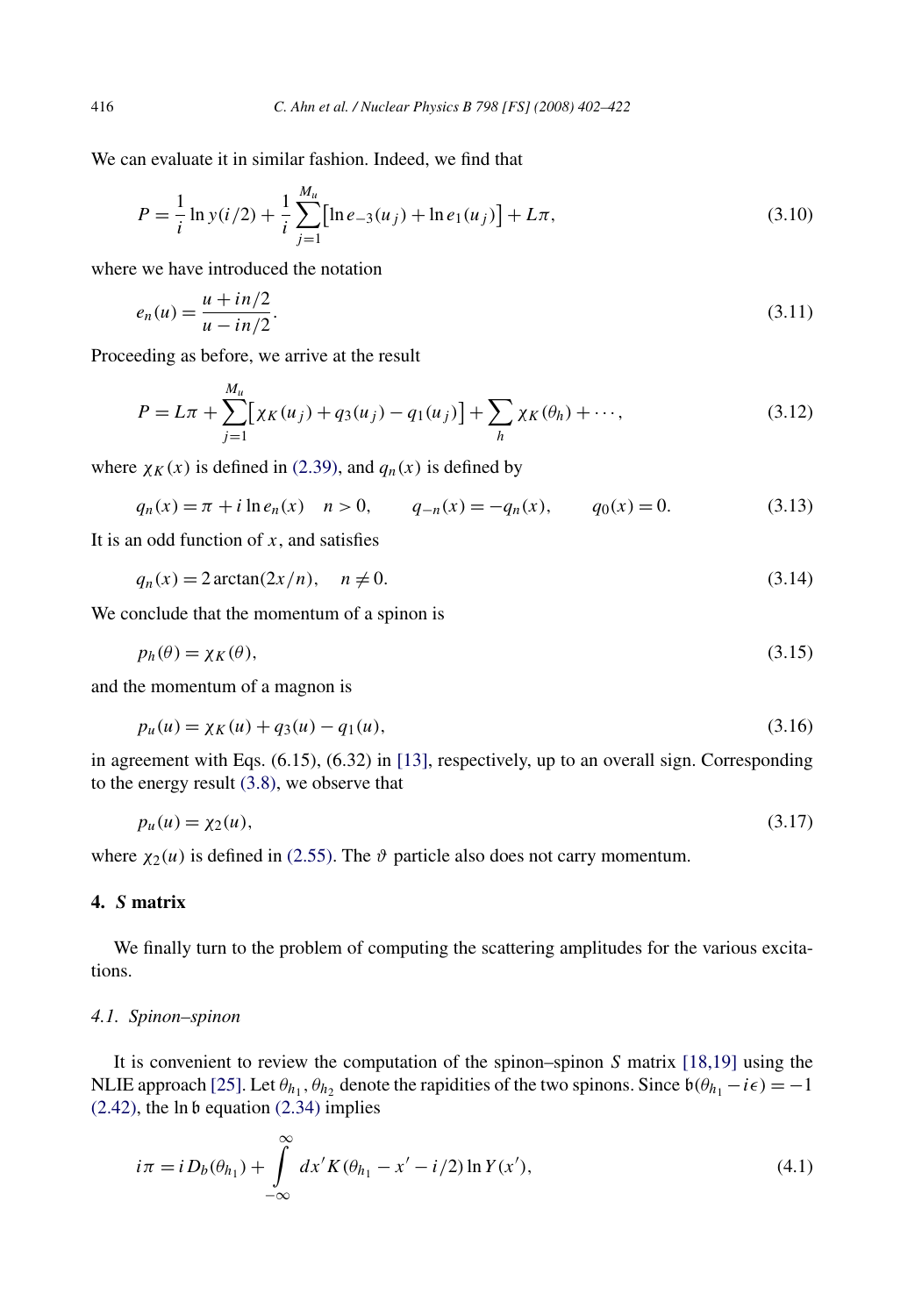<span id="page-15-0"></span>since the convolution terms involving  $\mathfrak B$  and  $\mathfrak B$  become exponentially small in the IR limit. Neglecting the convolution term in the ln *y* equation [\(2.35\),](#page-8-0) one obtains

$$
y(x) = \tanh(\pi (x - \theta_{h_1})/2) \tanh(\pi (x - \theta_{h_2})/2),
$$
\n(4.2)

and therefore

$$
Y(x) = 1 + y(x) = \frac{\cosh(\pi (x - (\theta_{h_1} + \theta_{h_2})/2))}{\cosh(\pi (x - \theta_{h_1})/2)\cosh(\pi (x - \theta_{h_2})/2)}.
$$
(4.3)

We now exponentiate both sides of  $(4.1)$ , and note using  $(2.37)$ ,  $(2.38)$  that

$$
D_b(\theta_{h_1}) = L\chi_K(\theta_{h_1}) + \chi(\theta) - \pi, \quad \theta = \theta_{h_1} - \theta_{h_2}.
$$
\n
$$
(4.4)
$$

With the help of the momentum expression  $(3.15)$ , we compare the result with the Yang equation

$$
e^{iL_{Ph}(\theta_{h_1})} S_{h,h}(\theta) = 1.
$$
\n(4.5)

We conclude that the *S* matrix is given (up to a constant) by

$$
S_{h,h}(\theta) = e^{i\chi(\theta)} S_{\text{RSOS}}(\theta),\tag{4.6}
$$

where

$$
S_{\rm RSOS}(\theta) = e^{\int_{-\infty}^{\infty} dx' K(\theta_{h_1} - x' - i/2) \ln Y(x')} = e^{-\frac{i}{2} [\psi_0(\theta) - \varphi_2(\theta)]} = e^{-i [\psi_0(\theta) - \varphi_4(\theta)]},
$$
(4.7)

and

$$
\psi_0(x) = \arctan \sinh(\pi x/2) = i \ln \frac{\sinh(\pi (i + x)/4)}{\sinh(\pi (i - x)/4)},
$$
\n(4.8)

$$
\varphi_n(x) = \int_0^\infty dk \frac{\sin(kx)\sinh((n-1)k/2)}{k\sinh(nk/2)\cosh(k/2)},
$$
\n(4.9)

with  $\varphi_4(x) = (\varphi_2(x) + \psi_0(x))/2$ . The convolution integrals are performed using the results collected in the appendix. The result (4.7) is (up to a crossing factor, and a rescaling of the rapidity by  $\pi$ ) one of the kink-kink scattering amplitudes of the tricritical Ising model perturbed by the operator  $\Phi_{(1,3)}$  [\[17\],](#page-19-0) which appears also in the soliton–soliton *S* matrix of the supersymmetric sine-Gordon model [\[18\].](#page-19-0) We note that

$$
\chi(\theta) = \frac{1}{i} \ln \frac{\Gamma(1 + i\theta/2)\Gamma(1/2 - i\theta/2)}{\Gamma(1 - i\theta/2)\Gamma(1/2 + i\theta/2)},
$$
\n(4.10)

which is (up to the same rescaling of the rapidity by  $\pi$ ) the soliton–soliton scattering phase of the sine-Gordon model [\[30\]](#page-20-0) in the isotropic limit  $\beta^2 \rightarrow 8\pi$ .

If we also consider the ln *y* equation with an additional  $i\pi$  term, then the RHS of (4.2) acquires a minus sign. The corresponding amplitudes can be computed along similar lines [\[25\].](#page-20-0) However, for simplicity, we restrict our attention to the ln *y* equation without this additional  $i\pi$  term.

#### *4.2. Spinon–magnon*

Let  $\theta_{h_1}, u_1$  denote the rapidities of the spinon and magnon, respectively. The spinon–magnon *S* matrix can be computed in two different ways. One way is to start from  $b(\theta_{h_1} - i\epsilon) = -1$ ,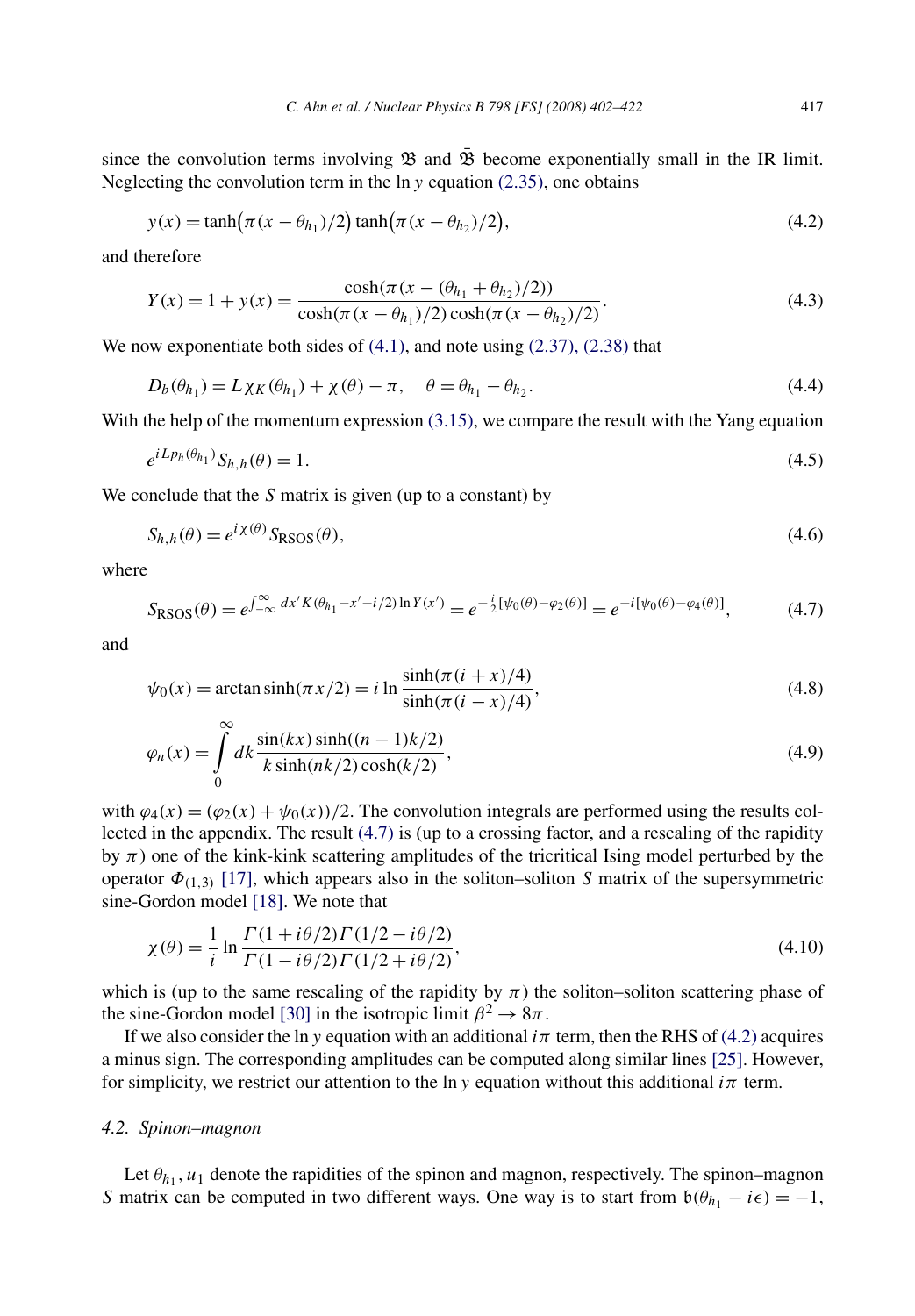<span id="page-16-0"></span>which again leads to [\(4.1\).](#page-14-0) The ln *y* equation implies

$$
y(x) = \tanh(\pi (x - \theta_{h_1})/2) \tanh(\pi (x - u_1)/2),
$$
\n(4.11)

and therefore

$$
Y(x) = 1 + y(x) = \frac{\cosh(\pi(x - (\theta_{h_1} + u_1)/2))}{\cosh(\pi(x - \theta_{h_1})/2)\cosh(\pi(x - u_1)/2)}.
$$
(4.12)

Moreover, now  $D_b(\theta_{h_1}) = L\chi_K(\theta_{h_1}) = Lp_h(\theta_{h_1})$ , up to an additive constant. Proceeding as before, we obtain the result

$$
S_{h,u}(\theta) = S_{\text{RSOS}}(\theta),\tag{4.13}
$$

where now  $\theta = \theta_{h_1} - u_1$ , and  $S_{RSOS}(\theta)$  is given by [\(4.7\).](#page-15-0) That is, in contrast to the spinon–spinon *S* matrix [\(4.6\),](#page-15-0) the spinon–magnon *S* matrix consists only of the RSOS factor.

A second way to compute the spinon–magnon *S* matrix is to start from  $c(u_1) = -1$  [\(2.51\),](#page-10-0) which together with the  $\ln \mathfrak{c}$  equation [\(2.53\)](#page-10-0) imply

$$
i\pi = i D_c(u_1) + \int_{-\infty}^{\infty} dx' K(u_1 - x' - i/2) \ln Y(x').
$$
 (4.14)

We exponentiate both sides of this equation, and note that

$$
D_c(u_1) = L\chi_2(u_1) = Lp_u(u_1),\tag{4.15}
$$

where we have made use of  $(2.54)$  and the momentum result  $(3.17)$ . Comparing with the corresponding Yang equation, we recover the same result, i.e.,

$$
S_{u,h}(\theta) = S_{\text{RSOS}}(\theta),\tag{4.16}
$$

where now  $\theta = u_1 - \theta_{h_1}$ .

#### *4.3. Magnon–magnon*

Let  $u_1, u_2$  be the rapidities of the two magnons. The  $\ln y$  equation [\(2.35\)](#page-8-0) implies

$$
y(x) = \tanh(\pi(x - u_1)/2)\tanh(\pi(x - u_2)/2),\tag{4.17}
$$

and

$$
Y(x) = 1 + y(x) = \frac{\cosh(\pi(x - (u_1 + u_2)/2))}{\cosh(\pi(x - u_1)/2)\cosh(\pi(x - u_2)/2)}.
$$
\n(4.18)

The condition  $c(u_1) = -1$  [\(2.51\)](#page-10-0) and the ln c equation [\(2.53\)](#page-10-0) again give (4.14), where now (cf. (4.15))

$$
D_c(u_1) = Lp_u(u_1) + \chi_{3/2}(\theta),\tag{4.19}
$$

with  $\theta = u_1 - u_2$ . Proceeding as before, we conclude that the magnon–magnon *S* matrix is given by

$$
S_{u,u}(\theta) = e^{i\chi_{3/2}(\theta)} S_{\text{RSOS}}(\theta),\tag{4.20}
$$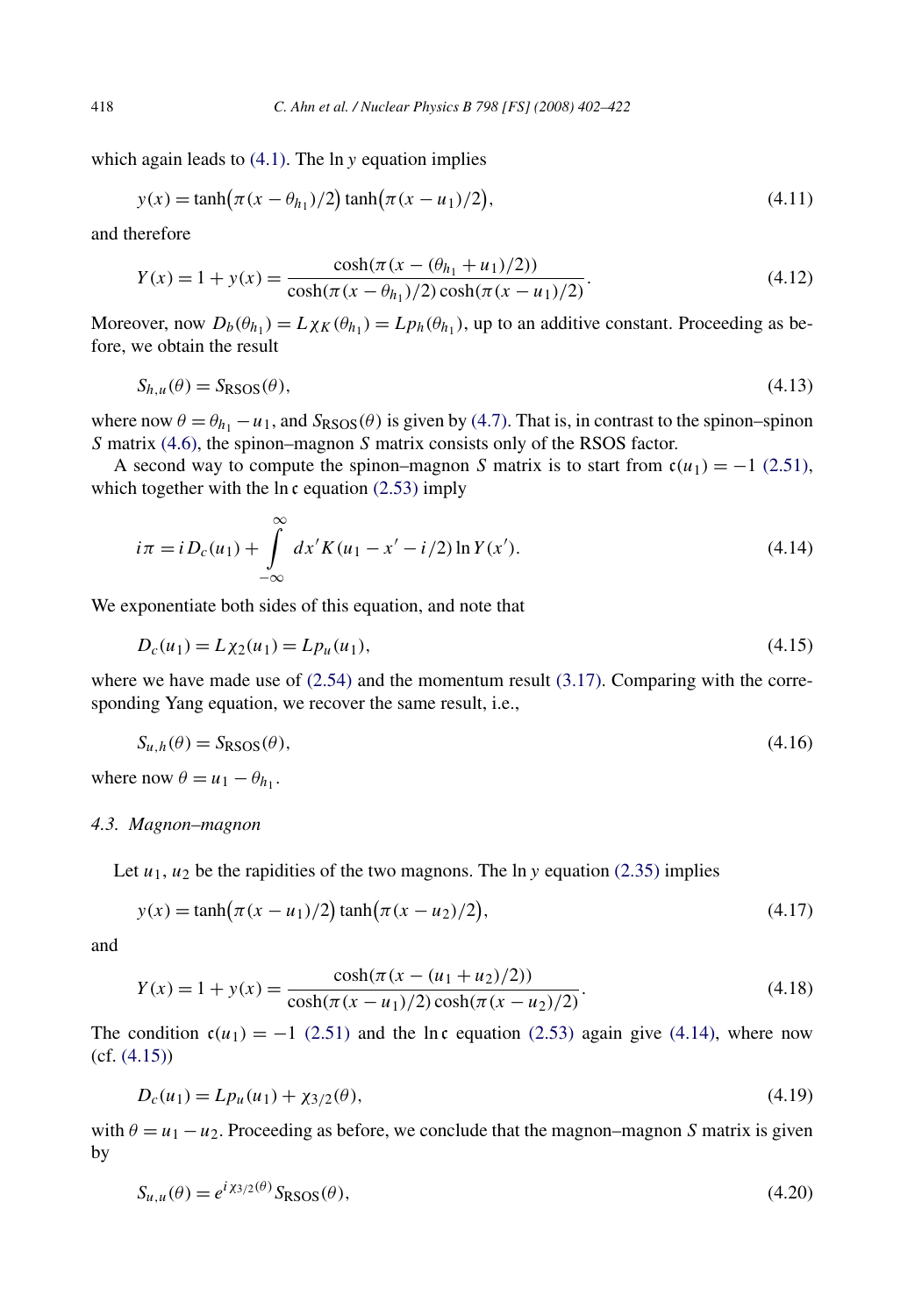<span id="page-17-0"></span>where  $S_{RSOS}(\theta)$  is given by [\(4.7\).](#page-15-0) We note that

$$
\chi_{3/2}(\theta) = \frac{1}{i} \ln \frac{\Gamma(-1/2 + i\theta/2)\Gamma(-i\theta/2)}{\Gamma(-1/2 - i\theta/2)\Gamma(i\theta/2)} + \pi,
$$
\n(4.21)

and that  $s(\theta) \equiv e^{i \chi_{3/2}(\theta)}$  has the crossing property

$$
s(i - \theta) = \left(\frac{1 - i\theta}{2 + i\theta}\right)s(\theta). \tag{4.22}
$$

Hence,  $s(\theta)/(1 + i\theta/2)$  is crossing invariant.

We have considered so far the composite operators containing only  $D_{\alpha}$ <sup>1</sup> covariant derivatives and computed the *S* matrix amplitude between them. In principle, one would need to add *r*roots to compute amplitudes for the derivatives carrying the right-spin state  $\dot{2}$ . But this can be done, without adding *r*-roots, by using the  $SU(2)_R$  symmetry. The "vertex" part of the *S* matrix is in fact a  $4 \times 4$  matrix which can be fixed completely by the  $SU(2)_R$  symmetry along with factorizability (i.e., Yang–Baxter equation), unitarity and crossing,

$$
\frac{s(\theta)}{1 + i\theta/2}(\mathcal{P} + i\theta/2),\tag{4.23}
$$

where  $P$  is the permutation matrix.

#### *4.4. ϑ-spinon and ϑ-magnon*

The condition  $a(\vartheta_{\alpha}) = -1$  [\(2.45\)](#page-9-0) together with the ln a equation [\(2.46\)](#page-9-0) imply that the *S* matrices  $S_{\vartheta,h}$  and  $S_{\vartheta,u}$  are identical, and are given by

$$
S(\theta) = \frac{\sinh(\pi(\theta/2 - i/4))}{\sinh(\pi(\theta/2 + i/4))}.
$$
\n(4.24)

The same result can also be obtained starting from  $(2.42)$ ,  $(2.34)$  (for  $S_{h,\vartheta}$ ) and from [\(2.51\),](#page-10-0) [\(2.53\)](#page-10-0) (for  $S_{u,\vartheta}$ ). Since there is no  $\vartheta$ -dependent contribution in the source term of the ln a equa-tion [\(2.46\),](#page-9-0) there is no nontrivial  $\vartheta$ - $\vartheta$  scattering.

## **5. Discussion**

We have proposed a set of NLIEs  $(2.34)$ – $(2.41)$ ,  $(2.46)$ ,  $(2.47)$ ,  $(2.53)$ – $(2.55)$  to describe the QCD spin chain of Beisert et al. [\[13\].](#page-19-0) We have used these NLIEs to compute *S* matrix elements for excitations of this model, as shown in detail in Section [4.](#page-14-0) The consistency of our results  $(S_{a,b} = S_{b,a}$  for particles *a* and *b* of different types) provides further support for the validity of these NLIEs.

Many questions remain to be addressed. It should be possible to generalize this work along the lines [\[31\]](#page-20-0) and compute the boundary *S* matrix for the open QCD spin chain corresponding to operators with quarks at the ends. The magnon–magnon *S* matrix [\(4.20\), \(4.21\)](#page-16-0) has an infinite number of singularities (starting at  $\theta = \pm 2i$ ), which can presumably be interpreted as magnon– magnon bound states ("breathers"). The energy and momentum of these breathers was computed using the string hypothesis in [\[13\].](#page-19-0) It would be interesting to analyze these excitations without invoking the string hypothesis, and to determine their *S* matrices. It would also be interesting to consider the effects of higher loops [\(\[7\]](#page-18-0) and [\[13\]](#page-19-0) worked only to leading order in the 't Hoof coupling) and to better understand the significance of these results for QCD, as well as for the full  $\mathcal{N} = 4$  SYM theory and for the corresponding string theory.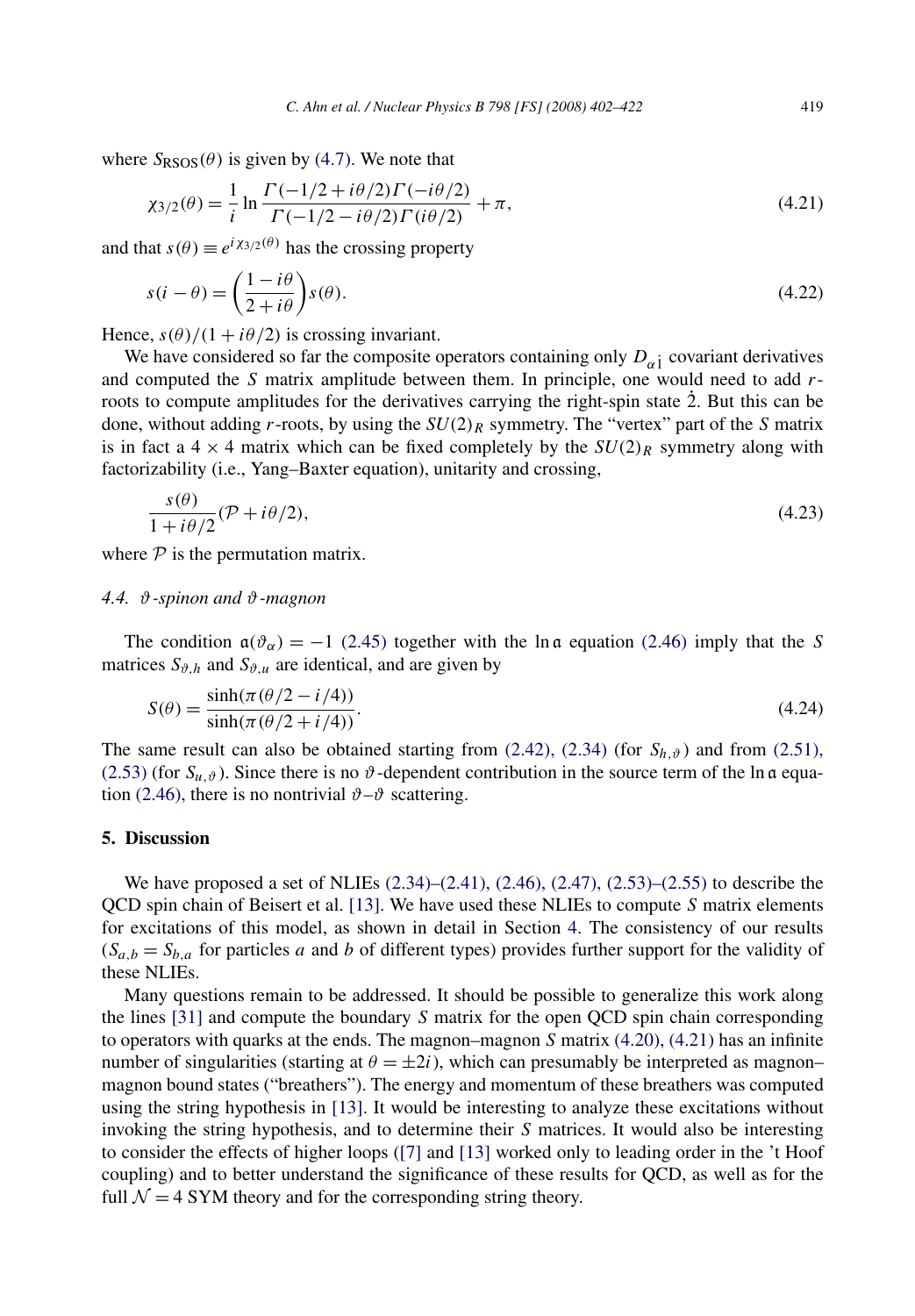# <span id="page-18-0"></span>**Acknowledgements**

One of us (C.A.) thanks Shizuoka University and the University of Miami for support. This work was supported in part by a Korea Research Foundation Grant funded by the Korean government (MOEHRD) (KRF-2006-312-C00096) (C.A.), by the National Science Foundation under Grants PHY-0244261 and PHY-0554821 (R.N.), and by the Ministry of Education of Japan, a Grant-in-Aid for Scientific Research 17540354 (J.S.).

# **Appendix A. Convolutions**

∞

The convolution integrals involving the kernel  $K(x - \frac{i}{2}) = \frac{i}{2 \sinh \pi x}$  can be evaluated using the following results

$$
\frac{i}{2} \int_{-\infty}^{\infty} dx' \frac{\ln \cosh(\pi (x'-i\epsilon))}{\sinh(\pi (x-x'+i\epsilon))} = -\frac{i}{2} \arctan \sinh(\pi x) + \frac{1}{2} \ln \cosh(\pi x),\tag{A.1}
$$

$$
\frac{i}{2} \int_{-\infty}^{\infty} dx' \frac{\ln \cosh(\pi (x'-i\epsilon)/2)}{\sinh(\pi (x-x'+i\epsilon))} = -\frac{i}{2}\varphi_2(x) + \frac{1}{2}\ln \cosh(\pi x/2),\tag{A.2}
$$

$$
\frac{i}{2} \int_{-\infty}^{\infty} dx' \frac{\ln \sinh(\pi(x'-i\epsilon))}{\sinh(\pi(x-x'+i\epsilon))} = \frac{1}{2} \ln \sinh(\pi x) - \frac{1}{2} \ln \tanh(\pi x/2) - \frac{i\pi}{4},
$$
\n(A.3)

$$
\frac{i}{2} \int_{-\infty}^{\infty} dx' \frac{\ln \sinh(\pi (x'-i\epsilon)/2)}{\sinh(\pi (x-x'+i\epsilon))} = \frac{i}{2}\varphi_2(x) + \frac{1}{2}\ln \cosh(\pi x/2) - \frac{i\pi}{4},
$$
\n(A.4)

where  $\epsilon$  is a small positive number, and  $\varphi_2(x)$  is given by [\(4.9\).](#page-15-0)

## **References**

- [1] G. 't Hooft, A planar diagram theory for strong interactions, Nucl. Phys. B 72 (1974) 461.
- [2] A.M. Polyakov, String representations and hidden symmetries for gauge fields, Phys. Lett. B 82 (1979) 247.
- [3] Y.M. Makeenko, A.A. Migdal, Exact equation for the loop average in multicolor QCD, Phys. Lett. B 88 (1979) 135.
- [4] L.N. Lipatov, High energy asymptotics of multi-colour QCD and exactly solvable lattice models, JETP Lett. 59 (1994) 596, hep-th/9311037.
- [5] L.D. Faddeev, G.P. Korchemsky, High-energy QCD as a completely integrable model, Phys. Lett. B 342 (1995) 311, hep-th/9404173.
- [6] A.V. Belitsky, Renormalization of twist-three operators and integrable lattice models, Nucl. Phys. B 574 (2000) 407, hep-ph/9907420;

S.E. Derkachov, G.P. Korchemsky, A.N. Manashov, Evolution equations for quark–gluon distributions in multicolor QCD and open spin chains, Nucl. Phys. B 566 (2000) 203, hep-ph/9909539;

A.V. Belitsky, V.M. Braun, A.S. Gorsky, G.P. Korchemsky, Integrability in QCD and beyond, Int. J. Mod. Phys. A 19 (2004) 4715, hep-th/0407232.

- [7] G. Ferretti, R. Heise, K. Zarembo, New integrable structures in large-*N* QCD, Phys. Rev. D 70 (2004) 074024, hep-th/0404187.
- [8] J.A. Minahan, K. Zarembo, The Bethe ansatz for *N* = 4 super-Yang–Mills, JHEP 0303 (2003) 013, hep-th/0212208; J.A. Minahan, A brief introduction to the Bethe ansatz in  $\mathcal{N} = 4$  super-Yang–Mills, J. Phys. A 39 (2006) 12657.
- [9] A.B. Zamolodchikov, V.A. Fateev, Model factorized *S* matrix and an integrable Heisenberg chain with spin 1, Sov. J. Nucl. Phys. 32 (1980) 298.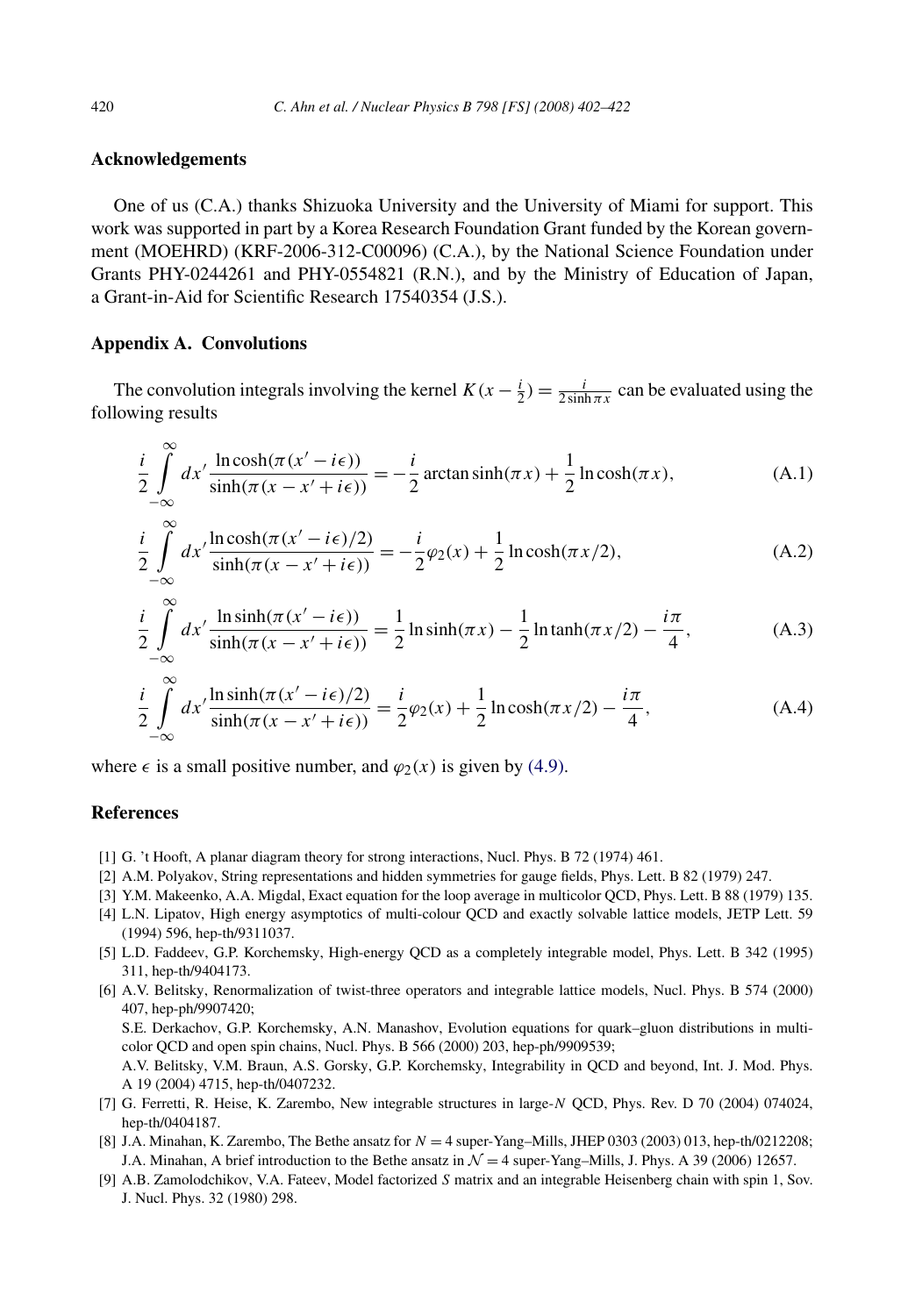<span id="page-19-0"></span>[10] P.P. Kulish, N.Yu. Reshetikhin, E.K. Sklyanin, Yang–Baxter equation and representation theory. I, Lett. Math. Phys. 5 (1981) 393;

P.P. Kulish, E.K. Sklyanin, Quantum Spectral Transform Method, Recent Developments, Lecture Notes in Physics, vol. 151, Springer, 1982, p. 61.

- [11] L.A. Takhtajan, The picture of low-lying excitations in the isotropic Heisenberg chain with arbitrary spins, Phys. Lett. A 87 (1982) 479.
- [12] H.M. Babujian, Exact solution of the one-dimensional isotropic Heisenberg chain with arbitrary spins *S*, Phys. Lett. A 90 (1982) 479;

H.M. Babujian, Exact solution of the isotropic Heisenberg chain with arbitrary spins: Thermodynamics of the model, Nucl. Phys. B 215 (1983) 317.

- [13] N. Beisert, G. Ferretti, R. Heise, K. Zarembo, One-loop QCD spin chain and its spectrum, Nucl. Phys. B 717 (2005) 137, hep-th/0412029.
- [14] N. Beisert, M. Staudacher, The  $\mathcal{N} = 4$  SYM integrable super spin chain, Nucl. Phys. B 670 (2003) 439, hep-th/ 0307042.
- [15] G.V. Uimin, One-dimensional problem for *S* = 1 with modified antiferromagnetic Hamiltonian, JETP Lett. 12 (1970) 225;

C.K. Lai, Lattice gas with nearest-neighbor interaction in one dimension with arbitrary statistics, J. Math. Phys. 15 (1974) 1675;

B. Sutherland, Model for a multicomponent quantum system, Phys. Rev. B 12 (1975) 3795;

P.P. Kulish, E.K. Sklyanin, Solutions of the Yang–Baxter equation, J. Sov. Math. 19 (1982) 1596;

P.P. Kulish, Integrable graded magnets, J. Sov. Math. 35 (1986) 2648;

F.H.L. Essler, V.E. Korepin, Higher conservation laws and algebraic Bethe Ansätze for the supersymmetric *t*–*J* model, Phys. Rev. B 46 (1992) 9147, hep-th/9207007;

A. Foerster, M. Karowski, Algebraic properties of the Bethe ansatz for an spl(2,1)-supersymmetric *t*–*J* model, Nucl. Phys. B 396 (1993) 611;

P.B. Ramos, M.J. Martins, One parameter family of an integrable spl(2|1) vertex model: Algebraic Bethe ansatz and ground state structure, Nucl. Phys. B 474 (1996) 678, hep-th/9604072;

M.P. Pfannmüller, H. Frahm, Algebraic Bethe ansatz for gl(2,1) invariant 36-vertex models, Nucl. Phys. B 479 (1996) 575, cond-mat/9604082;

H. Saleur, The continuum limit of  $sl(N/K)$  integrable super spin chains, Nucl. Phys. B 578 (2000) 552, solv-int/ 9905007.

[16] M. Staudacher, The factorized *S*-matrix of CFT/AdS, JHEP 0505 (2005) 054, hep-th/0412188; N. Beisert, The *SU(*2|2*)* dynamic *S*-matrix, hep-th/0511082; R.A. Janik, The AdS<sub>5</sub> × S<sup>5</sup> superstring worldsheet *S*-matrix and crossing symmetry, Phys. Rev. D 73 (2006) 086006, hep-th/0603038;

N. Beisert, B. Eden, M. Staudacher, Transcendentality and crossing, J. Stat. Mech. 0701 (2007) P021, hep-th/ 0610251.

[17] G.E. Andrews, R.J. Baxter, P.J. Forrester, Eight vertex SOS model and generalized Rogers–Ramanujan type identities, J. Stat. Phys. 35 (1984) 193;

A.B. Zamolodchikov, Fractional-spin integrals of motion in perturbed conformal field theory, in: H. Guo, Z. Qiu, H. Tye (Eds.), Fields, Strings and Quantum Gravity, Gordon and Breach, 1989.

- [18] C. Ahn, D. Bernard, A. LeClair, Fractional supersymmetries in perturbed coset CFTs and integrable soliton theory, Nucl. Phys. B 346 (1990) 409; C. Ahn, Complete *S*-matrices of supersymmetric sine-Gordon theory and perturbed superconformal minimal model, Nucl. Phys. B 354 (1991) 57.
- [19] N. Reshetikhin, *S*-matrices in integrable models of isotropic magnetic chains. I, J. Phys. A 24 (1991) 3299.
- [20] A. Klümper, M.T. Batchelor, An analytic treatment of finite-size corrections in the spin-1 antiferromagnetic XXZ chain, J. Phys. A 23 (1990) L189; A. Klümper, M.T. Batchelor, P.A. Pearce, Central charges of the 6- and 19-vertex models with twisted boundary conditions, J. Phys. A 24 (1991) 3111; C. Destri, H. de Vega, New thermodynamic Bethe ansatz equations without strings, Phys. Rev. Lett. 69 (1992) 2313, hep-th/9203064.
- [21] D. Fioravanti, A. Mariottini, E. Quattrini, F. Ravanini, Excited state Destri–De Vega equation for sine-Gordon and restricted sine-Gordon models, Phys. Lett. B 390 (1997) 243, hep-th/9608091;

C. Destri, H. de Vega, Non linear integral equation and excited-states scaling functions in the sine-Gordon model, Nucl. Phys. B 504 (1997) 621, hep-th/9701107;